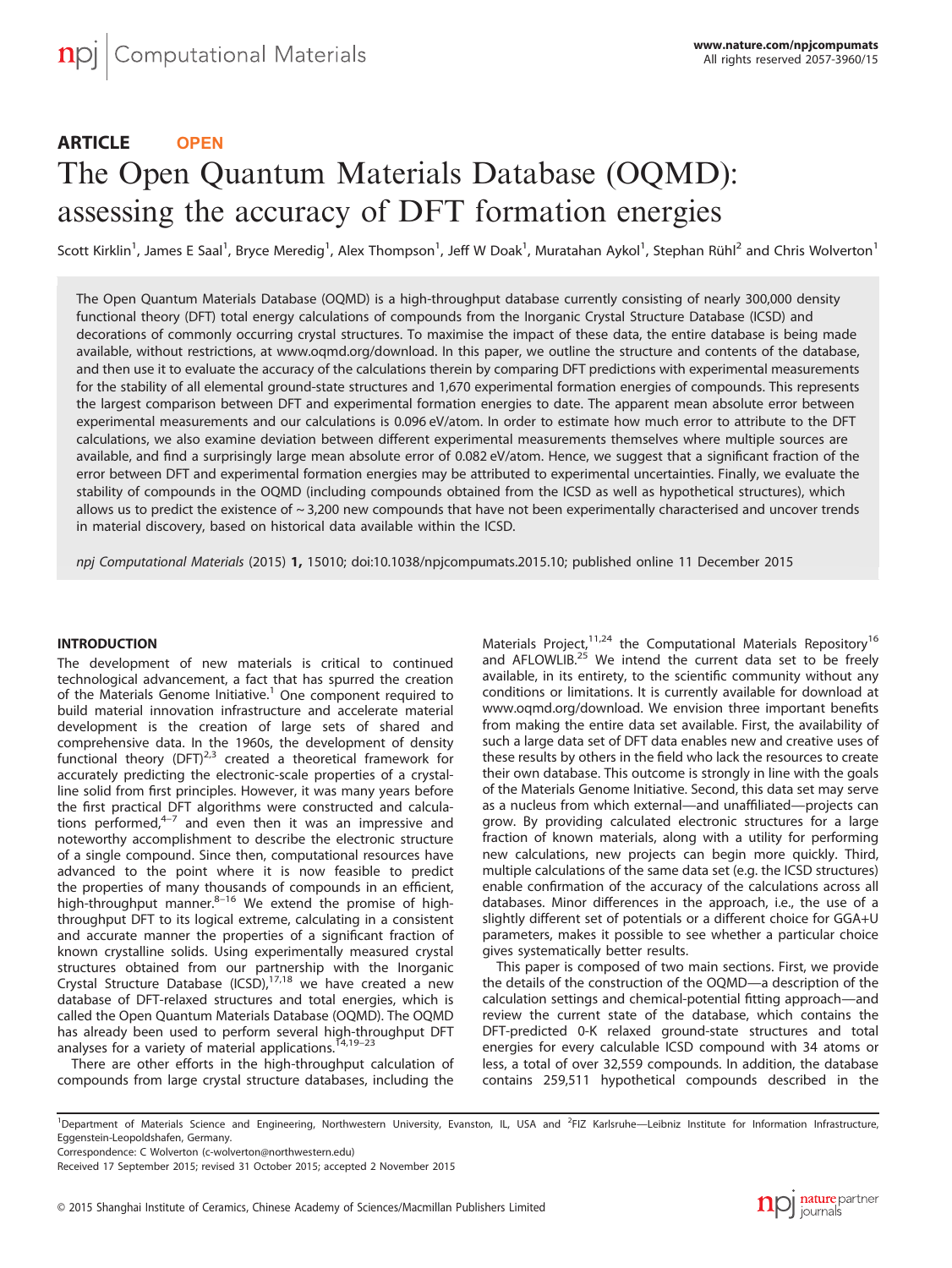The Open Quantum Materials Database S Kirklin et al

<span id="page-1-0"></span>2

Table 1. GGA+U U − J values and their corresponding fitted chemicalpotential corrections employed in OQMD calculations for oxides of the listed elements

| Element                                              | $U - J$ (eV) | Correction (eV/atom) |  |  |  |
|------------------------------------------------------|--------------|----------------------|--|--|--|
| V                                                    | 3.1          | 2.675                |  |  |  |
| Cr                                                   | 3.5          | 2.818                |  |  |  |
| Mn                                                   | 3.8          | 1.987                |  |  |  |
| Fe                                                   | 4.0          | 2.200                |  |  |  |
| Co                                                   | 3.3          | 1.987                |  |  |  |
| Ni                                                   | 6.4          | 2.530                |  |  |  |
| Cu                                                   | 4.0          | 1.381                |  |  |  |
| Th                                                   | 4.0          | 0.999                |  |  |  |
| U                                                    | 4.0          | 2.614                |  |  |  |
| Np                                                   | 4.0          | 2.705                |  |  |  |
| Pu                                                   | 4.0          | 2.177                |  |  |  |
| Abbreviation: OQMD, Open Quantum Materials Database. |              |                      |  |  |  |

section 'Structures in the OQMD', based on decorations of commonly occurring crystal structures. The database also contains a growing number of additional structures (currently  $\sim$  5,000) calculated for ongoing material discovery projects such as for structural alloys and energy materials.[14](#page-13-0) These numbers give OQMD a total size of 297,099 DFT calculations to date. Second, we employ the OQMD to investigate a fundamental question of DFT: how accurately can we use DFT to reproduce experimentally known elemental ground states and compound-formation energies? We use these comparisons as a basis for establishing confidence in the database, before using the database to calculate the stability of every compound in the database. With this large library of DFT calculations of hypothetical compounds included in the OQMD, we are able to make predictions of compositions where new, previously unknown compounds are likely to exist; in this work we identify 3,231 such compositions in which one of our hypothetical structures is predicted to be stable. Finally, we use the breadth of our database to examine historical trends in material discovery.

#### RESULTS AND DISCUSSION

#### The OQMD Methodology

A critical component of any high-throughput DFT database is the infrastructure to create and access the contained knowledge, e.g., pymatgen,<sup>[26](#page-13-0)</sup> ASE<sup>27</sup> and AFLOW.<sup>[15](#page-13-0)</sup> We have developed an infrastructure for such high-throughput DFT calculations and database management, dubbed qmpy. qmpy is written in python, and it uses the django web framework as an interface to a MySQL database. In the same 'Open' spirit as the database itself, qmpy is freely available for download as well. It is our goal to develop tools that any research group can use to catalogue, access and analyse large sets of calculations. To this end, qmpy is designed with a decentralised model—any user can download and use it to build a database (e.g., PostgreSQL, MySQL, sqlite or Oracle), and have simple, programmatic access to their calculations. The package has a built-in web interface, and, because we utilise a django backend, it is very easy to customise the web interface depending on the specific needs of any user. Details of qmpy and its analysis algorithms can be found at [www.oqmd.org/static/docs.](www.oqmd.org/static/docs)

The calculation of many thousands of compounds within DFT in a reasonable timeframe demands that optimal efficiency within a constrained standard of convergence be found. Furthermore, the comparison of calculation results across many different types of materials (e.g., metals, semiconductors and oxides) requires that all the calculations be performed at a consistent level of theory, which is acceptable for all classes of materials, e.g., consistent plane-wave cutoff, smearing schemes and k-point densities. To that end, extensive testing on a sample of ICSD structures has resulted in the calculation flow described in Materials and Methods, which ensures converged results in an efficient manner for a variety of material classes. Furthermore, the settings are consistent across all the calculations, ensuring that results between different compounds are directly comparable (e.g., predictions of energetic stability). Using DFT and DFT+U calculations (with the parameters listed in Table 1) and the scheme described in the Materials and Methods section, at the time of the writing of this paper we have calculated 32,559 compounds from the ICSD and 259,511 hypothetical compounds based on decorations of prototype structures.

#### Structures in the OQMD

The structures in the OQMD come from two sources. The first source, and the origin of the majority of our lowest-energy structures, is the ICSD. For the ICSD structures, we start with a list of 148,279 entries. Of those, 64,412 structures contain atomic positions with partial occupancy, which are substantially more difficult to treat in a high-throughput manner and thus are not included in the current study. A further 32,202 are found to be duplicates of other entries and have been discarded. Structural uniqueness is determined with respect to the lattice and the internal coordinates. Two lattices are compared by finding the reduced primitive cells of each structure and comparing all lattice parameters. Internal coordinates of different structures are compared by testing all rotations allowed by each lattice, and searching for a rotation  $+$  translation that maps atoms of the same species onto one another within a given tolerance. Here, any two structures in which all atoms can be mapped to within 0.2 Å of an identical atom are considered identical. Of the remaining structures, 13,934 have incomplete entries in the database, missing either atomic coordinates or spacegroup information. The removal of these structures leaves a pool of 44,506 unique, eligible structures to be calculated. Having started with the structures with the fewest number of atoms, the database currently consists of calculations for all ICSD entries consisting of less than 34 atoms and passing the above filters, a total of 32,559 structures.

The differences between what we identify as calculable, unique structures and the total set of structures in the ICSD must be understood in the context of the challenges of creating a repository of measured crystal structures. There is no general way to judge the quality of a crystal structure. Moreover, it is not simple to determine which of the several measurements/ refinements is the best for a given structure, because there are many ways to manipulate the typical criteria used (r-values, goodness-of-fit and low estimated standard deviation). These challenges are compounded by the fact that every measured crystal structure is an average in time (i.e., the time over which data are collected) and space (size of the crystal). DFT energetics can help resolve some of these difficulties by providing another criterion for determining the physicalness of a refined structure, as well as differentiating between structures that give similar fits to experimental data.<sup>[28](#page-13-0)</sup>

In addition to ICSD structures, we have also calculated decorations of many simple prototype structures over a wide range of compositions. We define a prototype structure to be a crystal structure commonly observed in nature for a variety of chemical compositions, e.g., A1 FCC and  $L1<sub>2</sub>$ . [Table 2](#page-2-0) gives a complete listing of the prototype structures that we have calculated. For every elemental prototype, we have calculated every element for which Vienna Ab-initio Simulation Package (VASP) includes projected augmented wave-Perdew, Burke and Ernzerhof (PAW-PBE) potentials (89 elements). For all of the binary prototypes, we have calculated each structure with every combination of elements excluding the noble gases (84 elements).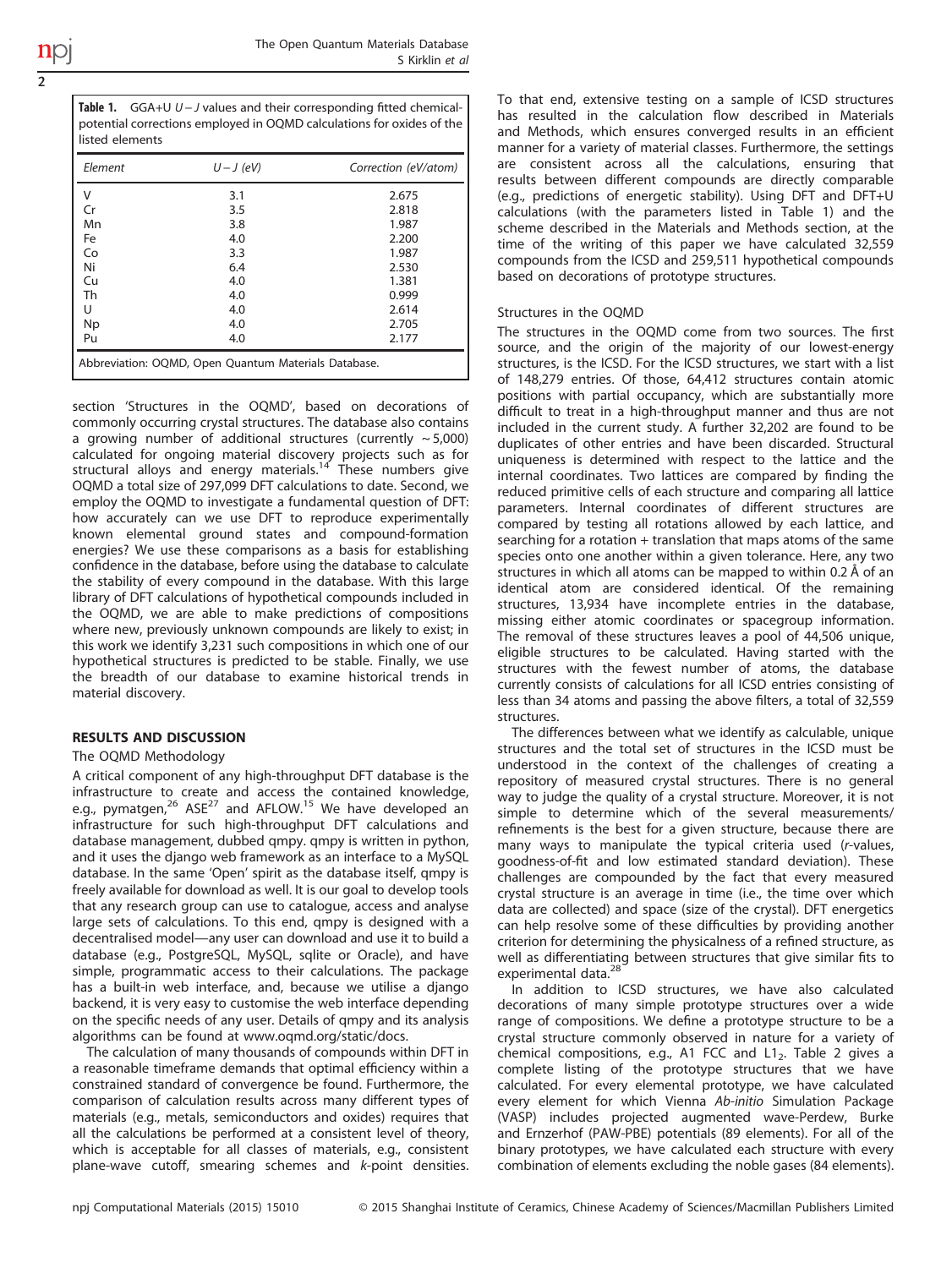<span id="page-2-0"></span>

| Designation           | Number of atoms | SG                   | Formula           | Description                                    | Example                        |
|-----------------------|-----------------|----------------------|-------------------|------------------------------------------------|--------------------------------|
| Unary                 |                 |                      |                   |                                                |                                |
| A1                    | 1               | $Fm\overline{3}m$    | Α                 | <b>FCC</b>                                     | Cu                             |
| A2                    | $\mathbf{1}$    | $Im\overline{3}m$    | A                 | <b>BCC</b>                                     | W                              |
| A <sub>3</sub>        | $\overline{2}$  | P6 <sub>3</sub> /mmc | Α                 | <b>HCP</b>                                     | Mg                             |
| A3'                   | $\overline{4}$  | $P6_3/mmc$           | Α                 | Distorted HCP                                  | $\alpha$ -La                   |
| A4                    | $\overline{2}$  | $Fd\overline{3}m$    | A                 | Diamond                                        | C                              |
| A <sub>5</sub>        | $\overline{2}$  | 14 <sub>1</sub> /and | Α                 |                                                | $\beta$ -Sn                    |
| A <sub>6</sub>        | $\mathbf{1}$    | 14/mmm               | Α                 |                                                | In                             |
| A7                    | $\overline{2}$  | $R\overline{3}m$     | A                 |                                                | $\alpha$ -As                   |
| A <sub>8</sub>        | 3               | P3 <sub>1</sub> 21   | A                 |                                                | $v-Se$                         |
| A <sub>9</sub>        | $\overline{4}$  | P6 <sub>3</sub> /mmc | Α                 | Graphite                                       | $\mathsf{C}$                   |
| A10                   | $\mathbf{1}$    | $R\overline{3}m$     | Α                 | Simple rhombohedral                            | $\alpha$ -Hq                   |
| A11                   | $\overline{4}$  | Cmca                 | Α                 | <b>BCO</b>                                     | $\alpha$ -Ga                   |
| A12                   | 29              | 143m                 | A                 |                                                | $\alpha$ -Mn                   |
| A13                   | 20              | P4 <sub>1</sub> 32   | A                 |                                                | $\beta$ -Mn                    |
| A15                   | 8               | $Pm\overline{3}m$    | Α                 | $W_3O$                                         | $\beta$ -W                     |
| A17                   | 4               | Cmca                 | A                 | <b>Black phosphorus</b>                        | P                              |
| A20                   | $\overline{2}$  | Cmcm                 | Α                 |                                                | a-U                            |
| $A_{a}$               | $\mathbf{1}$    | 14/mmm               | A                 | <b>BCT</b>                                     | $\alpha$ -Pa                   |
|                       | $\mathbf{1}$    | Pm3m                 | A                 | Simple cubic                                   | $a-Po$                         |
| A <sub>h</sub><br>C19 | 3               | $R\overline{3}m$     | A                 |                                                | $a$ -Sm                        |
|                       |                 |                      |                   |                                                |                                |
| <b>Binary</b>         |                 |                      |                   |                                                |                                |
| <b>B2</b>             | $\overline{2}$  | $Pm\overline{3}m$    | AB                | <b>BCC</b> superstructure                      | CsCl                           |
| DO <sub>3</sub>       | $\overline{4}$  | $Fm\overline{3}m$    | $A_3B$            | <b>BCC</b> superstructure                      | AlFe <sub>3</sub>              |
| L1 <sub>0</sub>       | $\overline{2}$  | P4/mmm               | AB                | FCC superstructure along [100]                 | AuCu                           |
| L1 <sub>1</sub>       | $\overline{2}$  | $R\overline{3}m$     | AB                | FCC superstructure along [111]                 | CuPt                           |
| L1 <sub>2</sub>       | $\overline{4}$  | $Pm\overline{3}m$    | $A_3B$            | FCC superstructure with maximised unlike bonds | Cu <sub>3</sub> Au             |
| $B_h$                 | $\overline{2}$  | P6m <sub>2</sub>     | AB                | HCP superstructure along [0001]                | WC                             |
| <b>B19</b>            | 4               | Pmma                 | AB                | HCP superstructure                             | AuCd                           |
| $D0_{19}$             | 8               | P6 <sub>3</sub> /mmc | $A_3B$            | HCP superstructure with maximised unlike bonds | Ni <sub>3</sub> Sn             |
| E2 <sub>1</sub>       | 5               | $Pm\overline{3}m$    | ABO <sub>3</sub>  | Perovskite                                     | CaTiO <sub>3</sub>             |
| $defect-E21$          | 9               | P4/mmm               | $A_2B_2O_5$       | Defect-perovskite                              |                                |
| D5 <sub>1</sub>       | 10              | $R\overline{3}c$     | $A_2B_3$          | Corundum                                       | Al <sub>2</sub> O <sub>3</sub> |
| C4                    | 6               | P4 <sub>2</sub> /mm  | AB <sub>2</sub>   | Rutile                                         | TiO <sub>2</sub>               |
| <b>B1</b>             | $\overline{2}$  | $Fm\overline{3}m$    | AB                | Rocksalt                                       | NaCl                           |
| B <sub>3</sub>        | $\overline{2}$  | $F4\overline{3}m$    | AB                | Zincblende                                     | ZnS                            |
| B <sub>4</sub>        | 4               | P6 <sub>3</sub> mc   | AB                | Wurtzite                                       | ZnS                            |
| $D0_{22}$             | 4               | 14/mmm               | $A_3B$            | FCC superstructure along [012]                 | $\mathsf{Al}_3\mathsf{Ti}$     |
| <b>Ternary</b>        |                 |                      |                   |                                                |                                |
| L2 <sub>1</sub>       | 4               | $Fm\overline{3}m$    | A <sub>2</sub> BC | Heusler BCC superstructure                     | Cu <sub>2</sub> MnAl           |

For each structure the number of atoms in the primitive cell, general formula, a simple description and an example compound are given.

This results in 3,486 compounds for structures with symmetrically equivalent sites and 6,972 compounds for structures with symmetrically distinct sites (e.g.,  $AB_2$  or  $A_3B$  structures). Perovskite and defect-pervoskite prototypes are only calculated for oxides, and thus are treated as a binary, e.g., ABO<sub>3</sub>. We also calculated one ternary prototype, the Heusler or  $L2<sub>1</sub>$  structure. We have calculated 186,596 compounds in the Heusler structure. A relatively small number of additional hypothetical compounds (~5,000 to date) computed for projects that utilised OQMD are also included in the database.

We included these prototype structures for two purposes. First, by including all compositions, we have a more complete picture of the energetic landscape of phase space. It is important to understand the energy landscape over a comprehensive range of compositions and structures, as, in order to reliably assess the stability of any individual compound, its energy must be compared with the energy of all possible competing phases and combinations of phases. These hypothetical compounds based on common prototype structures are useful because they ensure that our stability calculations are reasonable, even at compositions where limited experimental data are available. Furthermore, at compositions where prototype compounds are predicted to be stable, it is likely that new compounds are waiting to be discovered. Although in general the prototype compounds that are predicted to be stable are not likely to be the true stable ground-state structures, they indicate a region of composition space where some new stable compounds must exist, but which has not been found (or at least not in the OQMD set of ICSD structures). Thus, these ground states represent predictions of new ordered compounds that should be validated experimentally. Second, internal interest in particular crystal structures has motivated the calculation of some prototypes for specific applications—a demand that is easily accomplished using the qmpy framework.

## Elemental Ground-State Prediction

We begin by examining the phase stability of all 89 elements included in OQMD in a variety of structure types. We determine the lowest DFT energy structure for every element with a VASP PAW-PBE potential (89 elements) and compare them with the experimentally observed low-temperature structures.<sup>[29,30](#page-13-0)</sup> In addition to the elemental structures in the ICSD, we also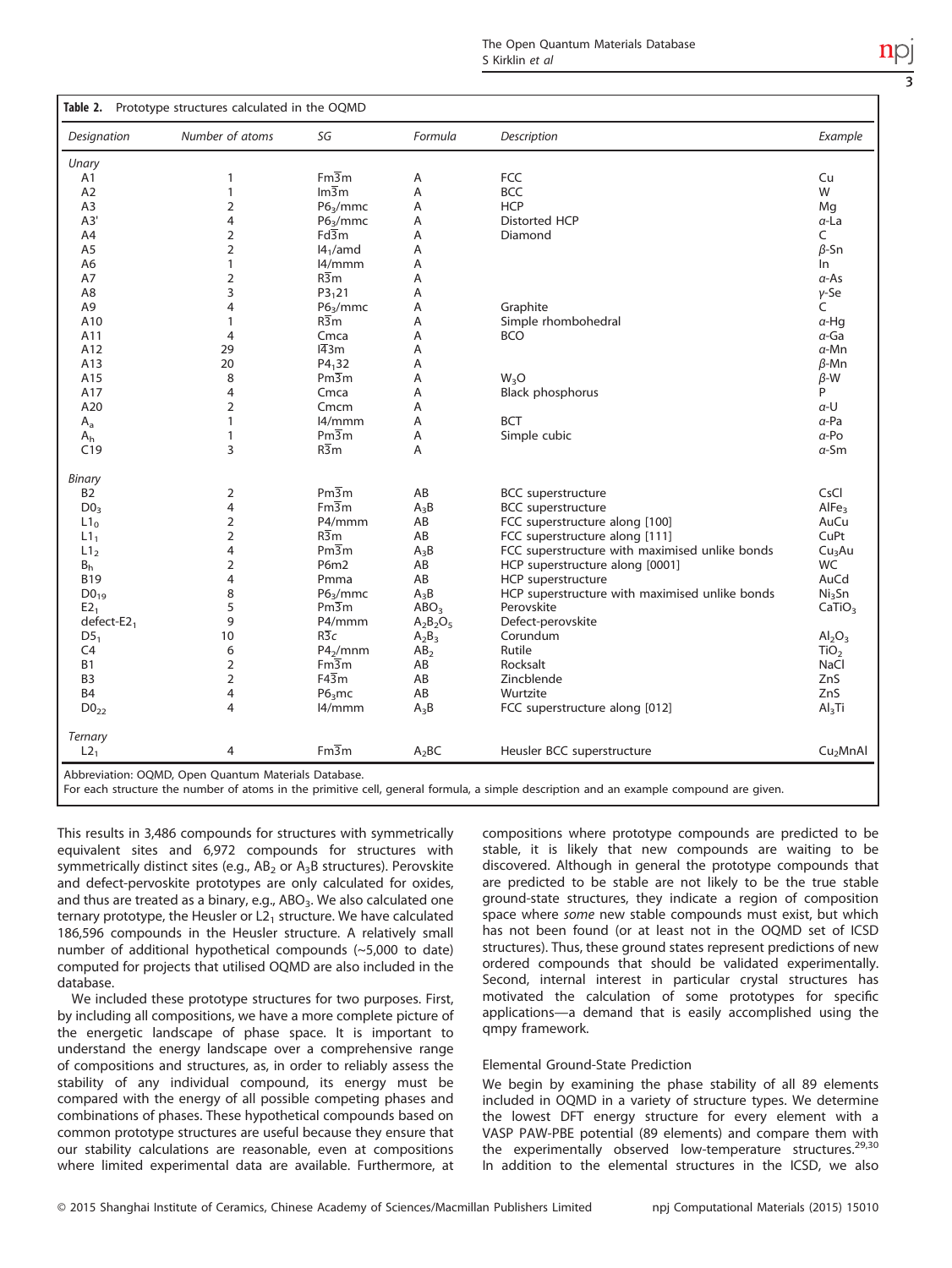<span id="page-3-0"></span> $np$ 4

S Kirklin et al

|                                          |                                  | Table 3. Elemental ground-state structures and chemical potentials predicted by DFT at 0K |                                    |                                    |                                    |                       |                                        |                      |                |                                 |                      |  |  |
|------------------------------------------|----------------------------------|-------------------------------------------------------------------------------------------|------------------------------------|------------------------------------|------------------------------------|-----------------------|----------------------------------------|----------------------|----------------|---------------------------------|----------------------|--|--|
| Potential                                |                                  |                                                                                           | DFT ground state $\mu_i$ (eV/atom) |                                    |                                    |                       | Exp. LT                                |                      |                | Exp. RT                         |                      |  |  |
|                                          | ID                               | SG                                                                                        | Fit-none                           | Fit-partial                        | Fit-all                            | ID                    | SG                                     | $\Delta E$ (eV/atom) | ID             | SG                              | $\Delta E$ (eV/atom) |  |  |
| H<br>He<br>LLsv                          | A <sub>5</sub><br>C19            | 14/mmm<br>I41/amd<br>$R\overline{3}m$                                                     | $-3.327$<br>$-0.004$<br>$-1.907$   | $-3.394$<br>$-0.004$<br>$-1.907$   | $-3.434$<br>$-0.004$<br>$-1.731$   | A <sub>3</sub>        | P6 <sub>3</sub> /mmc                   | 0.006                | A <sub>2</sub> | Gas<br>Gas<br>$Im\overline{3}m$ | 0.003                |  |  |
| Be<br>Β<br>C                             | A3<br>A9                         | P6 <sub>3</sub> /mmc<br>$R\overline{3}m$<br>P6 <sub>3</sub> /mmc                          | $-3.755$<br>$-6.678$<br>$-9.217$   | $-3.755$<br>$-6.678$<br>$-9.217$   | $-3.653$<br>$-6.656$<br>$-9.044$   |                       |                                        |                      |                |                                 |                      |  |  |
| N<br>O<br>F                              | A11                              | $Pa\overline{3}$<br>C2/m<br>Cmca                                                          | $-8.235$<br>$-4.844$<br>$-1.666$   | $-8.122$<br>$-4.485$<br>$-1.429$   | $-8.195$<br>$-4.523$<br>$-1.443$   |                       | C2/c                                   | 0.006                |                | Gas<br>Gas<br>Gas               |                      |  |  |
| Ne<br>Na_pv<br>Mg                        | A1<br>A3<br>A3                   | $Fm\overline{3}m$<br>P6 <sub>3</sub> /mmc<br>P6 <sub>3</sub> /mmc                         | $-0.029$<br>$-1.303$<br>$-1.542$   | $-0.029$<br>$-1.212$<br>$-1.542$   | $-0.029$<br>$-1.196$<br>$-1.417$   |                       |                                        |                      | A1             | Gas<br>$Fm\overline{3}m$        | 0.003                |  |  |
| Al<br>Si<br>Ρ                            | A1<br>A4                         | $Fm\overline{3}m$<br>$Fd\overline{3}m$<br>$P\overline{1}$                                 | $-3.746$<br>$-5.425$<br>$-5.405$   | $-3.746$<br>$-5.425$<br>$-5.161$   | $-3.660$<br>$-5.386$<br>$-5.175$   | A17                   | Cmca                                   | 0.031                |                |                                 |                      |  |  |
| S<br>$\mathsf{Cl}\xspace$<br>Ar          | A3                               | P21<br>Cmca<br>P6 <sub>3</sub> /mmc                                                       | $-4.114$<br>$-1.820$<br>$-0.006$   | $-3.839$<br>$-1.465$<br>$-0.006$   | $-3.868$<br>$-1.479$<br>$-0.006$   | A1                    | $Fm\overline{3}m$                      | 0.009                |                | Gas<br>Gas                      |                      |  |  |
| K_sv<br>$Ca$ _pv<br>Sc_sv                | A7<br>A1<br>A3                   | $R\overline{3}m$<br>$Fm\overline{3}m$<br>P6 <sub>3</sub> /mmc                             | $-1.097$<br>$-1.978$<br>$-6.328$   | $-1.097$<br>$-1.978$<br>$-6.328$   | $-0.987$<br>$-1.780$<br>$-6.344$   | A <sub>2</sub>        | $Im\overline{3}m$                      | 0.000                |                |                                 |                      |  |  |
| Ti<br>V<br>Cr                            | A <sub>2</sub><br>A <sub>2</sub> | P6/mmm<br>$Im\overline{3}m$<br>$Im\overline{3}m$                                          | $-7.776$<br>$-8.941$<br>$-9.508$   | $-7.712$<br>$-8.941$<br>$-9.508$   | $-7.702$<br>$-8.898$<br>$-9.463$   |                       |                                        |                      | A <sub>3</sub> | P6 <sub>3</sub> /mmc            | 0.014                |  |  |
| Mn<br>Fe                                 | A12<br>A <sub>2</sub>            | $\sqrt{43}$ m<br>$Im\overline{4}3m$                                                       | $-9.027$<br>$-8.308$               | $-9.027$<br>$-8.308$               | $-8.898$<br>$-8.499$               |                       |                                        |                      |                |                                 |                      |  |  |
| Co<br>Ni<br>Cu                           | A3<br>A1<br>A1                   | $P6_3/mmc$<br>$Fm\overline{3}m$<br>$Fm\overline{3}m$                                      | $-7.090$<br>$-5.567$<br>$-3.716$   | $-7.090$<br>$-5.567$<br>$-3.716$   | $-7.078$<br>$-5.587$<br>$-3.710$   |                       |                                        |                      |                |                                 |                      |  |  |
| Zn<br>Ga_d<br>Ge_d                       | A3<br>A11<br>A4                  | P6 <sub>3</sub> /mmc<br>Cmca<br>$Fd\overline{3}m$                                         | $-1.266$<br>$-3.032$<br>$-4.624$   | $-1.266$<br>$-3.032$<br>$-4.624$   | $-1.157$<br>$-2.902$<br>$-4.522$   |                       |                                        |                      |                |                                 |                      |  |  |
| As<br>Se<br>Br                           | A7<br>A8                         | $R\overline{3}m$<br>P3 <sub>1</sub> 21<br>Cmca                                            | $-4.652$<br>$-3.481$<br>$-1.606$   | $-4.652$<br>$-3.481$<br>$-1.317$   | $-4.593$<br>$-3.374$<br>$-1.333$   |                       |                                        |                      |                | Liquid                          |                      |  |  |
| Κr<br>Rb_sv<br>$Sr$ _sv                  | A <sub>3</sub><br>C19<br>A1      | P6 <sub>3</sub> /mmc<br>$R\overline{3}m$<br>$Fm\overline{3}m$                             | $-0.004$<br>$-0.963$<br>$-1.683$   | $-0.004$<br>$-0.963$<br>$-1.683$   | $-0.004$<br>$-0.881$<br>$-1.549$   | A1<br>A <sub>2</sub>  | $Fm\overline{3}m$<br>$Im\overline{3}m$ | 0.003<br>0.001       |                | Gas                             |                      |  |  |
| $Y$ <sub>_</sub> sv<br>$Zr$ _sv<br>Nb_pv | A3<br>A3<br>A <sub>2</sub>       | P6 <sub>3</sub> /mmc<br>P6 <sub>3</sub> /mmc<br>Im3m                                      | $-6.464$<br>$-8.547$<br>$-10.094$  | $-6.464$<br>$-8.547$<br>$-10.094$  | $-6.449$<br>$-8.438$<br>$-10.017$  |                       |                                        |                      |                |                                 |                      |  |  |
| Mo_pv<br>$Tc$ _pv<br>Ru                  | A <sub>2</sub><br>A3<br>A3       | $Im\overline{3}m$<br>P6 <sub>3</sub> /mmc<br>$P6_3/mmc$                                   | $-10.848$<br>$-10.361$<br>$-9.202$ | $-10.848$<br>$-10.361$<br>$-9.202$ | $-10.921$<br>$-10.457$<br>$-9.210$ |                       |                                        |                      |                |                                 |                      |  |  |
| Rh<br>Pd<br>Ag                           | A1<br>A1<br>A3'                  | $Fm\overline{3}m$<br>$Fm\overline{3}m$<br>P6 <sub>3</sub> /mmc                            | $-7.269$<br>$-5.177$<br>$-2.822$   | $-7.269$<br>$-5.177$<br>$-2.822$   | $-7.319$<br>$-5.197$<br>$-2.907$   | A1                    | $Fm\overline{3}m$                      | 0.000                |                |                                 |                      |  |  |
| Cd<br>$In_d$<br>$Sn_d$                   | A3<br>A6<br>A4                   | P6 <sub>3</sub> /mmc<br>14/mmm<br>$Fd\overline{3}m$                                       | $-0.900$<br>$-2.720$<br>$-4.007$   | $-0.900$<br>$-2.720$<br>$-3.895$   | $-0.861$<br>$-2.609$<br>$-3.938$   |                       |                                        |                      | A5             | I41/amd                         | 0.042                |  |  |
| Sb<br>Te<br>L                            | Α7<br>A8                         | $R\overline{3}m$<br>P3 <sub>1</sub> 21<br>Cmca                                            | $-4.118$<br>$-3.142$<br>$-1.509$   | $-4.118$<br>$-3.142$<br>$-1.344$   | $-4.155$<br>$-3.027$<br>$-1.365$   |                       |                                        |                      |                |                                 |                      |  |  |
| Xe<br>$Cs$ _sv<br>Ba_sv                  | A6<br>A3<br>A <sub>2</sub>       | 14/mmm<br>P6 <sub>3</sub> /mmc<br>lm3m                                                    | 0.003<br>$-0.855$<br>$-1.924$      | 0.003<br>$-0.855$<br>$-1.924$      | $-0.640$<br>$-0.744$<br>$-1.479$   | A1<br>A2              | $Fm\overline{3}m$<br>$Im\overline{3}m$ | 0.004<br>0.002       |                | Gas                             |                      |  |  |
| La<br>$Ce_3$<br>$Pr_3$                   | A3'<br>A3'<br>A3'                | P6 <sub>3</sub> /mmc<br>P6 <sub>3</sub> /mmc<br>P6 <sub>3</sub> /mmc                      | $-4.935$<br>$-4.777$<br>$-4.775$   | $-4.935$<br>$-4.777$<br>$-4.775$   | $-4.959$<br>$-4.564$<br>$-4.627$   | A1                    | $Fm\overline{3}m$                      | 0.006                | A3'            | P6 <sub>3</sub> /mmc            | 0.000                |  |  |
| $Nd_3$<br>$Pm_3$<br>$Sm_3$               | A3'<br>A3'<br>A3'                | P6 <sub>3</sub> /mmc<br>P6 <sub>3</sub> /mmc<br>P6 <sub>3</sub> /mmc                      | $-4.763$<br>$-4.745$<br>$-4.715$   | $-4.763$<br>$-4.745$<br>$-4.715$   | $-4.697$<br>$-4.716$<br>$-4.606$   |                       |                                        |                      | C19            | $R\overline{3}m$                | 0.004                |  |  |
| $Eu_2$<br>$Gd_3$<br>$Tb_3$               | A <sub>2</sub><br>A3'<br>C19     | $Im\overline{3}m$<br>P6 <sub>3</sub> /mmc<br>$R\overline{3}m$                             | $-1.888$<br>$-4.655$<br>$-4.629$   | $-1.888$<br>$-4.655$<br>$-4.629$   | $-1.708$<br>$-4.718$<br>$-4.731$   | A3<br>A20             | P6 <sub>3</sub> /mmc<br>Cmcm           | 0.017<br>0.017       | A3             | P6 <sub>3</sub> /mmc            | 0.012                |  |  |
| $Dy_3$<br>$Ho_3$<br>$Er_3$               | C19<br>C19<br>A3                 | $R\overline{3}m$<br>$R\overline{3}m$<br>$P6_3/mmc$                                        | $-4.602$<br>$-4.577$<br>$-4.563$   | $-4.602$<br>$-4.577$<br>$-4.563$   | $-4.660$<br>$-4.573$<br>$-4.582$   | A20<br>A <sub>3</sub> | Cmcm<br>P6 <sub>3</sub> /mmc           | 0.013<br>0.003       | A3             | P6 <sub>3</sub> /mmc            | 0.008                |  |  |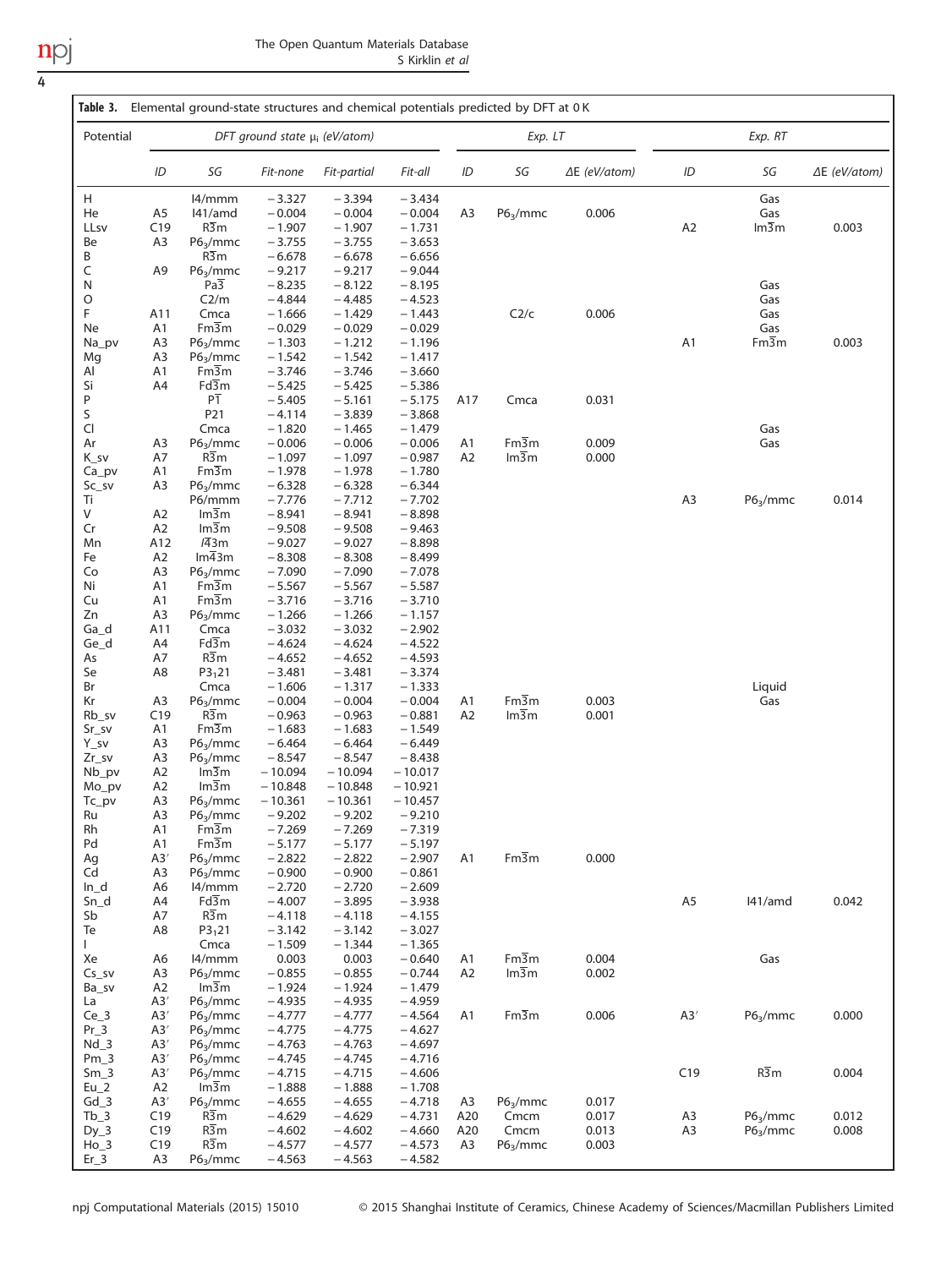5

| Table 3.<br>Potential | (Continued)    |                      | DFT ground state $\mu_i$ (eV/atom) |             |           | Exp. LT        |                   |                      | Exp. RT        |                   |                      |
|-----------------------|----------------|----------------------|------------------------------------|-------------|-----------|----------------|-------------------|----------------------|----------------|-------------------|----------------------|
|                       |                |                      |                                    |             |           |                |                   |                      |                |                   |                      |
|                       | ID             | SG                   | Fit-none                           | Fit-partial | Fit-all   | ID             | SG                | $\Delta E$ (eV/atom) | ID             | SG                | $\Delta E$ (eV/atom) |
| $Tm_3$                | A <sub>3</sub> | $P6_3/mmc$           | $-4.475$                           | $-4.475$    | $-4.451$  |                |                   |                      |                |                   |                      |
| $Yb_2$                | A <sub>1</sub> | $Fm\overline{3}m$    | $-1.513$                           | $-1.513$    | $-1.125$  | A3             | $P6_3/mmc$        | 0.007                | A <sub>1</sub> | $Fm\overline{3}m$ | 0.000                |
| $Lu_3$                | A <sub>3</sub> | P6 <sub>3</sub> /mmc | $-4.524$                           | $-4.524$    | $-4.549$  |                |                   |                      |                |                   |                      |
| $Hf_p$                | A <sub>3</sub> | $P6_3/mmc$           | $-9.955$                           | $-9.955$    | $-9.902$  |                |                   |                      |                |                   |                      |
| Ta_pv                 | A <sub>2</sub> | $Im\overline{3}m$    | $-11.853$                          | $-11.853$   | $-11.941$ |                |                   |                      |                |                   |                      |
| W_pv                  | A <sub>2</sub> | $Im\overline{3}m$    | $-12.960$                          | $-12.960$   | $-13.130$ |                |                   |                      |                |                   |                      |
| Re                    | A <sub>3</sub> | $P6_3/mmc$           | $-12.423$                          | $-12.423$   | $-12.378$ |                |                   |                      |                |                   |                      |
| $Os_pv$               | A <sub>3</sub> | P6 <sub>3</sub> /mmc | $-11.226$                          | $-11.226$   | $-11.374$ |                |                   |                      |                |                   |                      |
| Ir                    | A <sub>1</sub> | Fm3m                 | $-8.855$                           | $-8.855$    | $-8.953$  |                |                   |                      |                |                   |                      |
| Pt                    | A <sub>1</sub> | $Fm\overline{3}m$    | $-6.056$                           | $-6.056$    | $-6.162$  |                |                   |                      |                |                   |                      |
| Au                    | A <sub>1</sub> | $Fm\overline{3}m$    | $-3.267$                           | $-3.267$    | $-3.283$  |                |                   |                      |                |                   |                      |
| Hg                    | A12            | $\sqrt{4}3m$         | $-0.298$                           | $-0.376$    | $-0.374$  | $A_{a}$        | 14/mmm            | 0.074                |                | Liquid            |                      |
| Tl_d                  | A <sub>3</sub> | $P6_3/mmc$           | $-2.359$                           | $-2.359$    | $-2.480$  |                |                   |                      |                |                   |                      |
| Pb_d                  | A <sub>1</sub> | $Fm\overline{3}m$    | $-3.704$                           | $-3.704$    | $-3.951$  |                |                   |                      |                |                   |                      |
| Bi_d                  | A7             | $R\overline{3}m$     | $-4.039$                           | $-4.039$    | $-4.199$  |                |                   |                      |                |                   |                      |
| Ac                    | A3'            | $P6_3/mmc$           | $-4.106$                           | $-4.106$    | $-4.106$  | A <sub>1</sub> | $Fm\overline{3}m$ | 0.012                |                |                   |                      |
| Th                    | A <sub>1</sub> | $Fm\overline{3}m$    | $-7.413$                           | $-7.413$    | $-7.237$  |                |                   |                      |                |                   |                      |
| Pa                    | A <sub>1</sub> | Fm3m                 | $-9.496$                           | $-9.496$    | $-9.497$  | $A_{a}$        | 14/mmm            | 0.017                |                |                   |                      |
| U                     | A20            | Cmcm                 | $-11.292$                          | $-11.292$   | $-11.032$ |                |                   |                      |                |                   |                      |
| Np                    |                | Pnma                 | $-12.940$                          | $-12.940$   | $-12.797$ |                |                   |                      |                |                   |                      |
| Pu                    |                | P2 <sub>1</sub> /m   | $-14.298$                          | $-14.298$   | $-13.950$ |                |                   |                      |                |                   |                      |

Abbreviations: DFT, density functional theory; Exp. LT, experimentally observed lowest temperature; Exp. RT, experimentally observed room temperature PAW-PBE, projected augmented wave-Perdew, Burke and Ernzerhof; VASP, Vienna Ab-initio Simulation Package.

The 'Potential' column corresponds to VASP PAW-PBE potential names for the elements used in the current work. The ID and SG columns list the Strukturbericht designation and the space group of the crystal structures, respectively. The 'fit-none' chemical potentials are the DFT ground-state total energies of each element, whereas the 'fit-partial' and 'fit-all' correspond to the chemical-potential correction schemes described in the section 'Formation Energy Calculation'. The 'Exp. LT' and/or 'Exp. RT' ground states<sup>[29,30](#page-13-0)</sup> are given if they differ from the DFT-predicted 0-K ground state (RT only provided if it differs from LT), along with the difference between the DFT-predicted total energy of the Exp. LT or RT structure and DFT ground-state energy (energy difference only provided if the DFT ground state differs from Exp. LT or Exp. RT).

calculate each element in 20 elemental ground-state structures, listed in [Table 2](#page-2-0). For each element, therefore, we have the energetics of a large number and geometric variety of  $(\geq 20)$ crystal structure types, and we refer to the structure with the lowest energy as the DFT-predicted  $T = 0$  K ground state. Previous efforts at a comprehensive comparison of experimentally observed elemental ground-state structures and DFT-predicted elemental ground-state structures have been limited to HCP, FCC and BCC structures.<sup>[31](#page-13-0)</sup> Hence, our present study provides a more complete, systematic investigation of the ability of DFT (at the settings of the OQMD) to predict the correct 0-K elemental ground-state crystal structures.

[Table 3](#page-3-0) shows the DFT-predicted ground-state structure and the experimentally observed ground-state structure<sup>[29,30](#page-13-0)</sup> for all 89 elements, for which a potential is available in VASP. During DFT calculations of the 89 elements in the wide spectrum of crystal structure types tested, it is possible for an element to relax to a higher-symmetry parent structure starting from a lower-symmetry prototype-based crystal structure. Therefore, for all elements in [Table 3,](#page-3-0) we analysed the OQMD-relaxed structures of elements that are almost degenerate with the ground-state structure (taken as within  $\sim$  2 meV/atom) using the structure comparison approach outlined in the section 'Structures in the OQMD' We found that only a small set of structures (Al, Ni, Rh, Ir and Th in A6, K, Sr, Al and Th in A7, Sr in A8 and Pa in A10 structures) relaxed to the higher-symmetry A1 (FCC) structure, and only Mg and Er in the A20 structure relaxed to the higher-symmetry A3 (HCP) structure.

Of the 89 elements in [Table 3](#page-3-0), the OQMD prediction agrees with the experimentally observed low-temperature structure for 82 elements to within 12 meV/atom, and 77 elements to within 5 meV/atom. For the 12 elements with a discrepancy between the OQMD-predicted ground state and the experimentally observed ground state greater than 5 meV/atom, we look for possible sources of error. The elements for which we fail to correctly predict the ground-state structure are He, F, P, Ar, Ce, Gd, Tb, Dy, Yb, Hg, Ac and Pa. There are three distinct groups among these elements: first are noble gases and molecular solids, i.e., He, Ar, F and P, second are solids of elements with f-electrons, i.e., Ce, Gd, Tb, Dy, Yb, Ac and Pa and third is Hg. For most of these elements, we found no change in the predicted ground states with calculations at  $\sim$  30–100% higher plane-wave basis-set cutoffs. The exceptions are He, F and Ar for which the higher-cutoff calculations can reproduce the experimental ground states. However, for such noble gas and molecular solids, it is expected that van der Waals interactions contribute a significant portion of the total energy and therefore this change in stabilities cannot be substantiated. For phosphorous, which has the second largest discrepancy between the OQMD-predicted ground state and the experimental ground state, the experimental ground state consists of layers of covalently bonded atoms that interact primarily through van der Waals forces, and increasing the cutoff has no effect on the predicted relative stability of P allotropes. For all elements in the first group above, the ground-state structure cannot be determined reliably with (semi)-local exchange-correlation functionals used in DFT because of the lack of van der Waals interactions, and can likely be corrected by their inclusion.<sup>[32](#page-13-0)</sup>

The second group—elements that contain  $f$ -electrons presents its own set of known challenges for DFT.33–[38](#page-13-0) There are two sources of error for these elements. For Ce, Gd, Tb, Dy and Yb we use the 'frozen' potentials, meaning that the f-electrons are frozen in the core and not treated explicitly as valence. These potentials may introduce errors because freezing the f-electrons into the core neglects interactions involving these electrons. For example, for Ce, we found that the experimental low-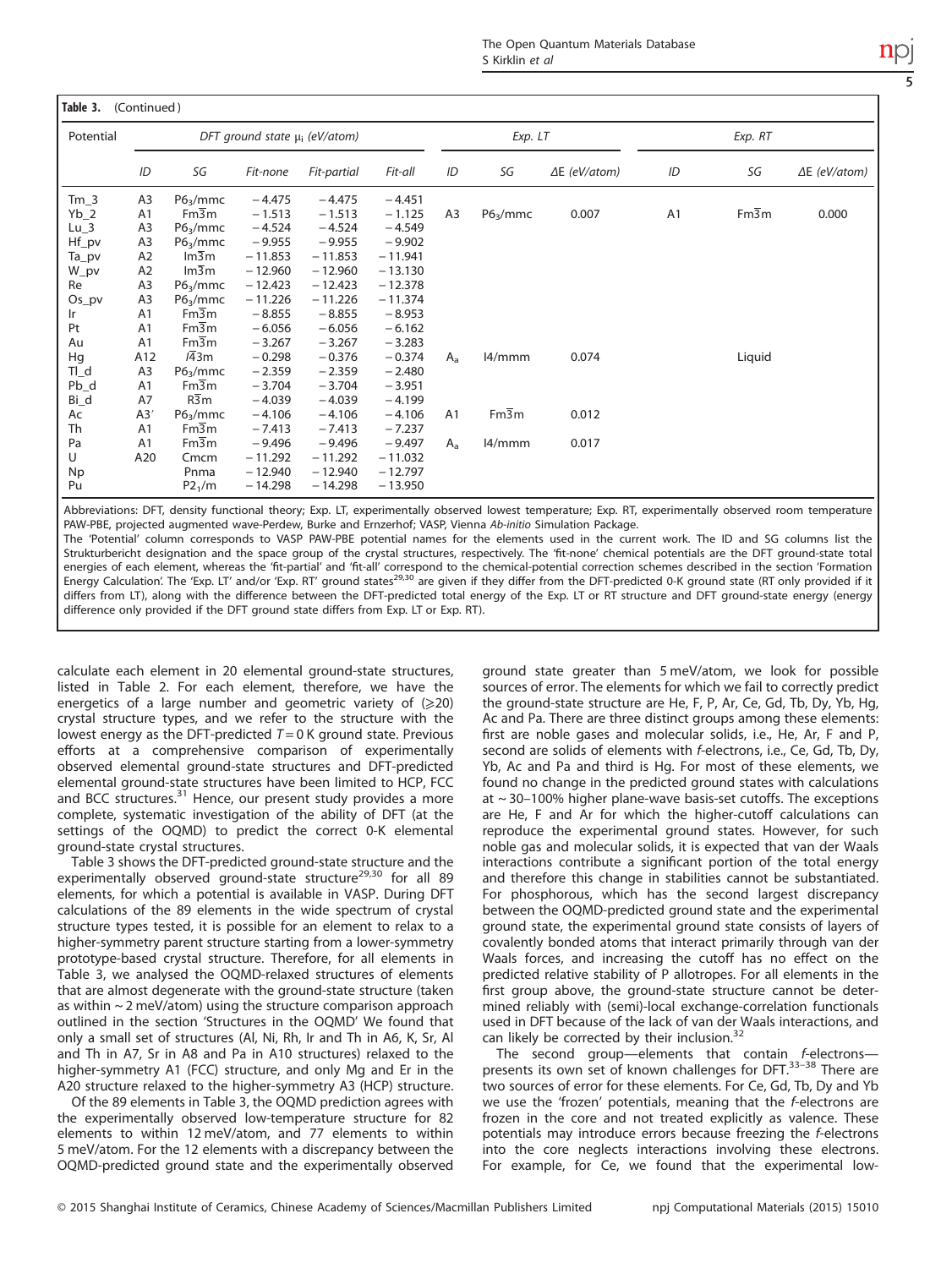The Open Quantum Materials Database S Kirklin et al



**Figure 1.** Comparison between the OQMD and 1,670 experimentally measured formation energies for three different sets of elemental<br>chemical potentials. (**a**) Fit-none reference states: the DFT energy of the OQMD ground-sta each element. (b) Fit-partial reference states: chemical potentials for 13 elements where the DFT ground-state structures are known to poorly represent the STP elemental chemical potentials are fit to experimental formation energies (for all other elements, the reference state is the DFT energy). (c) Fit-all reference states: the chemical potentials for all elements are fit to experimental formation energies. The solid red line in each plot corresponds to the average error between DFT and experiment. The dashed red lines indicate the first and second s.d.'s. The curves in the lower plots correspond to normal distributions computed from the mean and s.d. of each data set.

temperature structure ( $a$ -Ce) can be reproduced as the ground state using the Ce potential with *f*-electrons in the valence. However, in the OQMD, frozen potentials are used because the high degree of correlation of f-electrons and related selfinteraction error when they are included as valence is hard to accurately treat with DFT. Pa and Ac are examples where frozen potentials are not available, and therefore the 'free' f-electrons lead to errors. The issues with f-electrons in DFT, as well as the trade-offs that come [with](#page-13-0) using frozen potentials, are thoroughly discussed elsewhere.<sup>33–37</sup> Lastly, it is already known that the relative stabilities of allotropes of Hg cannot be reproduced with local density approximation or generalized gradient approximation  $(GGA)<sup>39</sup>$  $(GGA)<sup>39</sup>$  $(GGA)<sup>39</sup>$  and relativistic effects such as spin–orbit coupling (excluded from our DFT calculations in the OQMD) are essential for accurate treatment of Hq.<sup>[40](#page-13-0)</sup>

## Formation Energies of Compounds

<span id="page-5-0"></span>6

One of the most useful quantities that we have calculated for each compound is its formation energy—the energy required to form (positive formation energy), or given off by forming (negative formation energy), a compound from its constituent elements. Compound-formation energies are required to predict compound stability, generate phase diagrams, calculate reaction enthalpies and voltages and determine many other material properties. Because this quantity is so ubiquitous, it is important to determine the trustworthiness of our predictions. Although previous largescale investigations of DFT's accuracy in predicting formation energies have been performed, these investigations have either been limited in the scope of material type considered<sup>41-[44](#page-13-0)</sup> or in the quantity of structures assessed.<sup>[45](#page-13-0)</sup> The database of formation energies for 297,099 structures in the OQMD allows for the most comprehensive assessment of the ability of DFT to predict formation energies for solids to date.

As DFT calculations are performed at 0 K and experimental formation energies are typically measured at room temperature, we must consider how much we can expect the formation energy to change between 0 and 300 K. The largest source of differences between 0 and 300 K formation energies is the existence of phase transformations in this temperature range. These phase transformations can take the form of solid–liquid, solid–gas or solid–solid transformations and lead to significant changes in energetics. In addition to the elements that are gaseous or liquid at room temperature, at least five elements are known to exhibit a solid–solid transformation below 300 K: Ce, Na, Li, Ti and Sn.<sup>[29](#page-13-0)</sup> As shown in [Table 3](#page-3-0), the energy differences between the 0-Kand room-temperature structures of Ce, Na and Li are less than 7 meV/atom. For Ti and Sn, however, the energy differences are 14 and 42 meV/atom, respectively, which will introduce systematic errors in the OQMD-predicted formation energies when comparing with experimental formation energies. For this reason, the chemical potentials of Ti and Sn have been fit to experimental data, as discussed in the section 'Formation Energy Calculation'.

In the following sections we make extensive use of a large collection of experimental formation energies. These experimental formation energies come from two sources: the SGTE Solid SUBstance (SSUB) database,<sup>[46](#page-13-0)</sup> from which we obtain 1,702 compound-formation energies, and the thermodynamic database at the Thermal Processing Technology Center at the Illinois Institute of Technology (IIT), $47$  from which we obtain 994 compound-formation energies. The SSUB contains many oxides (680), nitrides (75), hydrides (102) and halides (369), and relatively few intermetallics (272). In contrast, the IIT database is exclusively intermetallic compounds. By combining these databases we have a total of 2,712 experimental formation energies to compare with. For Th, Pa and Np oxides, which do not appear in either of these databases, we also include formation energies reported in a review of actinide thermodynamics,[48](#page-13-0) which includes measured formation energies for ThO<sub>2</sub>,  $Np_2O_5$  and  $NpO_2$  and estimated formation energies for PaO<sub>2</sub> and NpO<sub>3</sub> from trends among similar actinide oxides.

Because the different experimental data sources specialise in different types of materials, they have relatively limited overlap, but they do have some compositions in common. As a result, after controlling for double counting of compositions within and between databases, we still have 2,233 distinct compositions with experimental formation energies. The number of comparisons is further reduced because some of the compositions for which we have experimental formation energies have no known corresponding crystal structure. One might wish to ascertain whether, for a given stoichiometry, a given experimental formation energy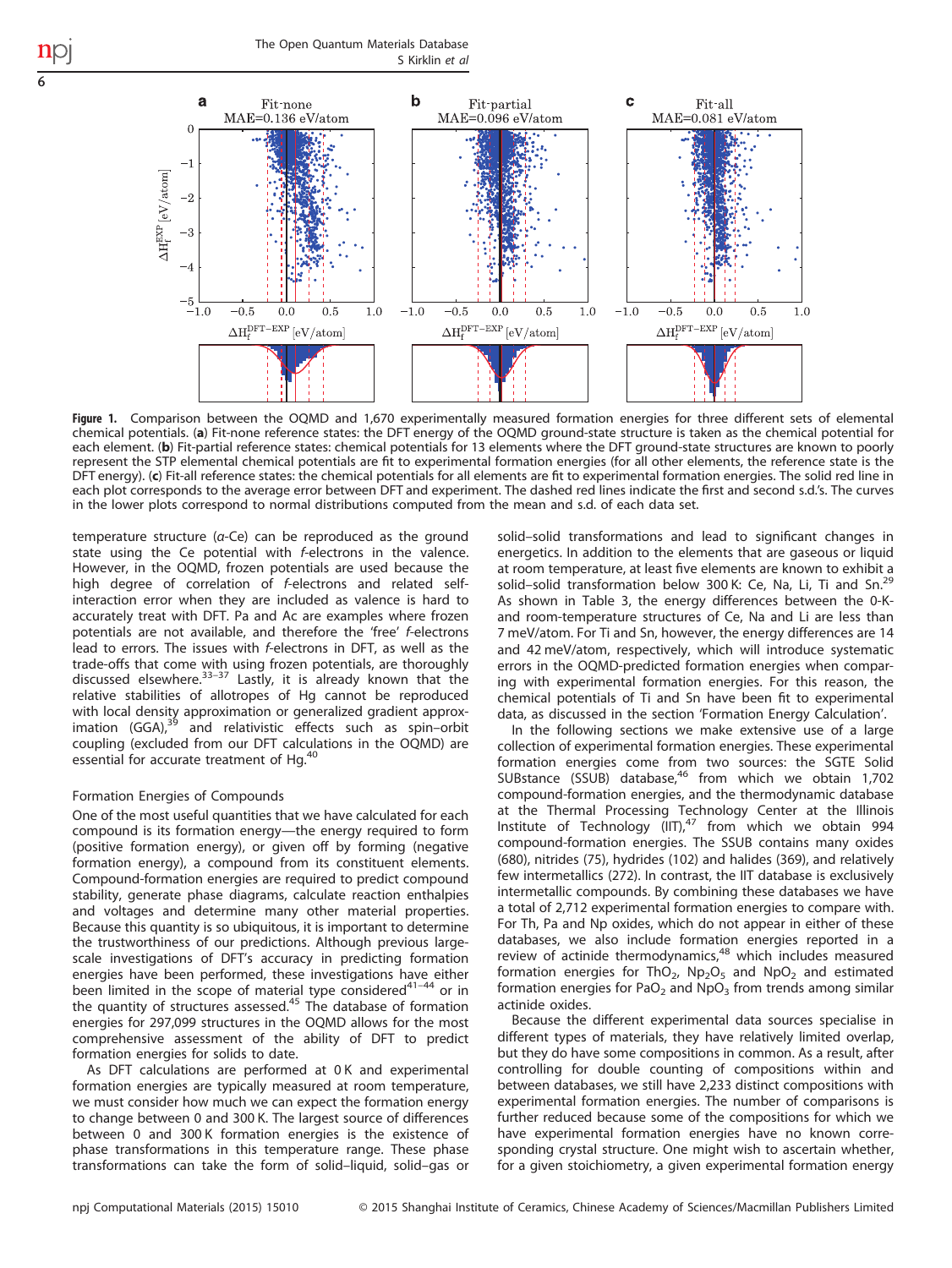<span id="page-6-0"></span>

Figure 2. Corrections to chemical potentials ( $\mu_{fit} - \mu_{DFT}$ ) as determined by fitting OQMD formation energies to experimental formation energies. The corrections in blue were obtained by fitting only the chemical potentials of elements whose STP phase differs significantly from the 0-K phase, while the corrections in red were obtained by fitting the chemical potentials of all elements simultaneously.

corresponds precisely to the phase with crystal structure reported in the ICSD. However, this comparison is not possible because the thermodynamic databases often do not have any explicit crystal structure information. We therefore assume that the existence of a corresponding crystal structure in the ICSD is sufficient to include a composition in the formation energy comparison, and, if more than one crystal structure is available, we always compare with the lowest-energy OQMD structure. As a result, we have a total of 1,670 formation energies to compare between the OQMD and experiment—the largest comparison of this kind that has been performed to date.

Formation Energy Calculation. In general, the formation energy for a compound is given by,

$$
\Delta H_{\rm f} = E_{\rm tot} - \sum_{i} \mu_{i} x_{i} \tag{1}
$$

where  $E_{\text{tot}}$  is the DFT total energy of the compound,  $\mu_i$  is the chemical potential of element *i* and  $x_i$  is the quantity of element i in the compound. The standard convention is to take the chemical potential of each species to be the DFT total energy of the elemental ground state. With this choice, the computed formation energy is valid only for 0 K. However, as the available experimental formation energies are typically measured at room temperature or above, it is useful to understand how well equation 1 approximates the standard temperature and pressure (STP) formation energy. In order to answer this question, we calculate the formation energy of all OQMD-calculated compounds and compare the results with experimentally measured formation energies.

Using the elemental DFT total energies as chemical potentials, we find that the OQMD-calculated formation energies have an average error of 0.105 eV/atom with respect to experimentally measured formation energies and a mean absolute error (MAE) of 0.136 eV/atom. The 1,670 formation energies used in this comparison include a wide range of compositions, including oxides, semiconductors and intermetallics. This error is plotted against experimental formation energy in [Figure 1a.](#page-5-0) There is a clear systematic error: compounds with more-negative formation energies underestimate formation energies compared with those having less-negative formation energies. This trend is easily understood; highly stable compounds, such as oxides and halides, frequently contain elements whose 0-K ground states differ from the STP stable phases, e.g., gases. In order to improve these formation energies, we fit chemical potentials to experimental formation energies.

The use of experimental data to fit elemental reference energies has been shown to reduce systematic error in DFT formation energies.<sup>[11](#page-13-0),[44,45,49,50](#page-13-0)</sup> In this work we perform simultaneous least squares fitting in the manner of the Fitted Elemental Reference Energies method,<sup>[45](#page-13-0)</sup> which was developed for finding chemical potentials for GGA+U oxides; however, in our work we extend this method to a wider set of elements involving a much wider set of compounds. In our approach we apply two distinct corrections; therefore, we perform two independent fits. The first fit is to calculate chemical potentials for elements with ground states that are not applicable to STP, and the second fit is to find corrections to chemical potentials for elements to which we apply GGA+U [\(Table 1\)](#page-1-0). In the first step, we correct all the elemental chemical potentials simultaneously, fitting to the experimental formation energies (binary, ternary, quaternary and so on) of every applicable compound that does not contain a GGA+U element, and in the second step we determine values for the chemical potentials of GGA+U elements (described below).

To evaluate the efficacy of chemical-potential fitting, we define three fit sets that we will compare throughout this section and the next. The first fit set is empty, which we will label 'fit-none,' and corresponds to completely uncorrected DFT. The second fit set we will label 'fit-partial,' which refers to the elements for which we can rationally argue that the DFT energy of the  $T = 0$  K ground state is not an accurate reference state for STP formation energies. We have identified five groups of elements to include in this fit set. These groups are room-temperature diatomic gases (H, N, O, F and Cl), room-temperature liquids (Br and Hg), molecular solids (P, S and I), several elements with structural phase transformations between 0 and 298 K (Na, Ti and Sn) and elements employing GGA+U for oxide-formation energies ([Table 1\)](#page-1-0). The third fit set, which we will label 'fit-all,' has the chemical potential for every element fit to experiment; none of the chemical potentials come from DFT.

For the case of GGA+U elements, the chemical potentials of the elements in structures with the U correction (e.g., Fe in Fe<sub>3</sub>O<sub>4</sub>) and without the U correction (e.g., Fe in BCC Fe) are different.<sup>[11](#page-13-0)</sup> To address this, we fit corrections for the GGA+U elements ([Table 1](#page-1-0)) using the method of ref. [11](#page-13-0) *after* all other corrections described in this section; no compounds for which GGA+U was applied were used in the fitting of chemical potentials for non-GGA+U species. For GGA+U compounds, all corrected chemical potentials (e.g.,  $O_2$ )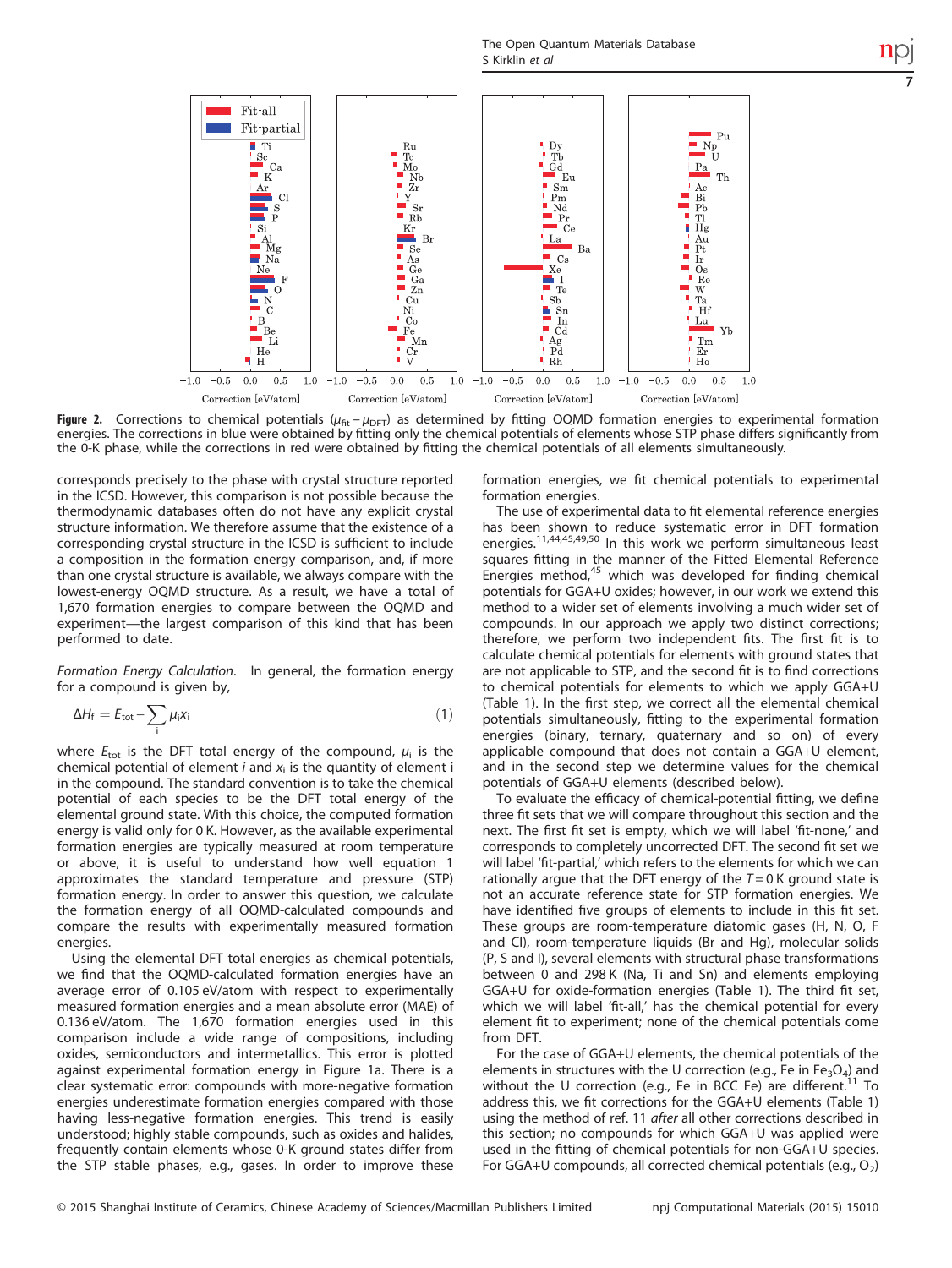|  | The Open Quantum Materials Database |                 |  |
|--|-------------------------------------|-----------------|--|
|  |                                     | S Kirklin et al |  |

<span id="page-7-0"></span>Table 4. Comparison of errors between experimental and OQMD-predicted formation energies for a variety of material classes, under different sets of elemental chemical potentials

| Category                                         | $\langle \Delta H_{\rm f}^{\rm EXP} \rangle$ | Number of comps. |       | Fit-none   | Fit-partial |       | Fit-all  |            |
|--------------------------------------------------|----------------------------------------------|------------------|-------|------------|-------------|-------|----------|------------|
|                                                  |                                              |                  | Err   | <b>MAE</b> | Err         | MAE   | Err      | <b>MAE</b> |
| Magnetism                                        |                                              |                  |       |            |             |       |          |            |
| Magnetic                                         | $-1.231$                                     | 327              | 0.135 | 0.151      | 0.052       | 0.102 | 0.023    | 0.097      |
| Non-magnetic                                     | $-1.234$                                     | 1343             | 0.098 | 0.132      | 0.011       | 0.093 | $-0.005$ | 0.076      |
| Bandgap                                          |                                              |                  |       |            |             |       |          |            |
| Metallic $(E_{\alpha}=0)$                        | $-0.706$                                     | 921              | 0.056 | 0.098      | 0.031       | 0.086 | 0.005    | 0.077      |
| Semi-conductor ( $0 < E_q < 2$ )                 | $-1.104$                                     | 249              | 0.137 | 0.155      | 0.017       | 0.115 | 0.007    | 0.093      |
| Wide bandgap $(E_{\alpha} > 2)$                  | $-2.175$                                     | 491              | 0.180 | 0.195      | 0.003       | 0.101 | $-0.006$ | 0.083      |
| Number of components                             |                                              |                  |       |            |             |       |          |            |
| <b>Binary</b>                                    | $-0.935$                                     | 1376             | 0.089 | 0.124      | 0.025       | 0.097 | 0.002    | 0.082      |
| Ternary                                          | $-2.187$                                     | 259              | 0.179 | 0.191      | 0.002       | 0.094 | 0.002    | 0.082      |
| Quaternary                                       | $-2.439$                                     | 33               | 0.207 | 0.214      | 0.019       | 0.085 | 0.020    | 0.071      |
| Bonding type                                     |                                              |                  |       |            |             |       |          |            |
| I-VII (ionic)                                    | $-2.225$                                     | 18               | 0.224 | 0.224      | 0.090       | 0.090 | 0.052    | 0.057      |
| III-V (covalent)                                 | $-0.577$                                     | 15               | 0.144 | 0.146      | 0.095       | 0.123 | 0.056    | 0.090      |
| Intermetallic binary (metallic)                  | $-0.434$                                     | 278              | 0.006 | 0.071      | $-0.002$    | 0.069 | $-0.013$ | 0.069      |
| Binary compounds that contain a/an: <sup>a</sup> |                                              |                  |       |            |             |       |          |            |
| Alkali metal                                     | $-1.047$                                     | 87               | 0.120 | 0.126      | 0.052       | 0.081 | 0.017    | 0.056      |
| Alkali earth metal                               | $-1.256$                                     | 92               | 0.161 | 0.191      | 0.098       | 0.128 | 0.009    | 0.092      |
| <b>Transition metal</b>                          | $-0.727$                                     | 855              | 0.051 | 0.094      | 0.002       | 0.079 | $-0.006$ | 0.074      |
| f-block metal                                    | $-1.106$                                     | 414              | 0.098 | 0.128      | 0.060       | 0.098 | 0.010    | 0.074      |
| Semi-metal <sup>b</sup>                          | $-0.573$                                     | 317              | 0.046 | 0.093      | 0.027       | 0.093 | $-0.009$ | 0.082      |
| Post-transition metal <sup>c</sup>               | $-0.651$                                     | 233              | 0.078 | 0.101      | 0.028       | 0.093 | $-0.005$ | 0.075      |
| Halide                                           | $-1.717$                                     | 258              | 0.199 | 0.214      | 0.015       | 0.135 | 0.014    | 0.122      |
| Compounds w/o corrections <sup>d</sup>           | $-0.514$                                     | 780              | 0.031 | 0.081      | 0.031       | 0.081 | $-0.009$ | 0.066      |
| Overall                                          | $-1.232$                                     | 1670             | 0.105 | 0.136      | 0.020       | 0.096 | 0.002    | 0.081      |

Abbreviations: comps, compounds; Err, average error; MAE, mean absolute error; OQMD, Open Quantum Materials Database; w/o, with out. The definitions of the different fits are given in the section 'Formation Energy Calculation'. Average experimental formation energies (〈ΔH $_{\rm f}^{\rm EXP}$ 〉), Err and MAE are given in eV/atom.

<sup>a</sup>At least one of the components in the binary compound belongs to a given subcategory of elements, and the second component can be any element. bWe take semimetal elements to be B, Si, Ge, As, Sb and Te.

<sup>c</sup>We take post-TM elements to be Al, Ga, In, Sn, Tl, Pb and Bi.

<sup>d</sup>Includes all compounds that do not contain any elements that require GGA+U or chemical-potential corrections.

were applied first, and then the GGA+U correction was determined.

The difference between the fitted chemical potential (for both fit-partial and fit-all sets) and DFT ground-state energy for each element is shown in [Figure 2,](#page-6-0) and the values of the chemical potentials for each element in each fit set are provided in [Table 3.](#page-3-0) The fit-partial corrections are consistently larger than the fit-all corrections for the same elements. However, compared with the magnitude of the corrections, the difference between fit-partial and fit-all corrections is quite small in all cases as observed in [Figure 2](#page-6-0). Adding more fitting parameters in fit-all does not substantially alter the fitted chemical potentials from fit-partial, suggesting that the corrections in fit-partial capture the majority of the error associated with those particularly problematic elemental chemical potentials.

In the fit-all set, some elements appear to have surprisingly large corrections. These are elements that have relatively few compounds to fit to—the actinides and some lanthanides have comparatively large corrections. The small pool of formation energies may lead to overcorrection, and less-predictive calculated formation energies. For this reason, the formation energies that are available through <www.oqmd.org/download> are all computed using the fit-partial correction scheme. In the section 'Comparison of OQMD to Experiment', we next provide a detailed analysis of the agreement between the OQMD and experimental

formation energies, and how the agreement with experiment depends on the fit set being used.

Comparison of OQMD to Experiment. To understand the limits of applicability of our large database of calculated thermochemical data, it must be comprehensively validated against a known reliable source. In the case of the OQMD, we attempt to validate the predicted energies of formation by comparing with as many experimental formation energies as possible. In this section, we compare OQMD values for formation energies to experiment in several ways. First, we will look at the statistics of the agreement between OQMD and experiment and investigate the outliers in the data set. For this analysis we will also consider the effects of different fit sets, described in the section 'Formation Energy Calculation', and determine which set of chemical potentials we find to be most trustworthy. Then, we explore variation in the error for various material classes. Finally, we consider how to correctly distribute error between DFT and experiment, and how to improve the predictive power of DFT-formation energies.

In [Figure 1](#page-5-0) we compare the OQMD formation energies to experimental formation energies, and in Table 4 we present detailed statistics for the same data. In [Figure 1a](#page-5-0)–c, we show the difference between OQMD and experiment for the fit-none, fitpartial and fit-all chemical-potential sets, respectively. In the case of fit-none, the average difference is 0.105 eV/atom, with a MAE of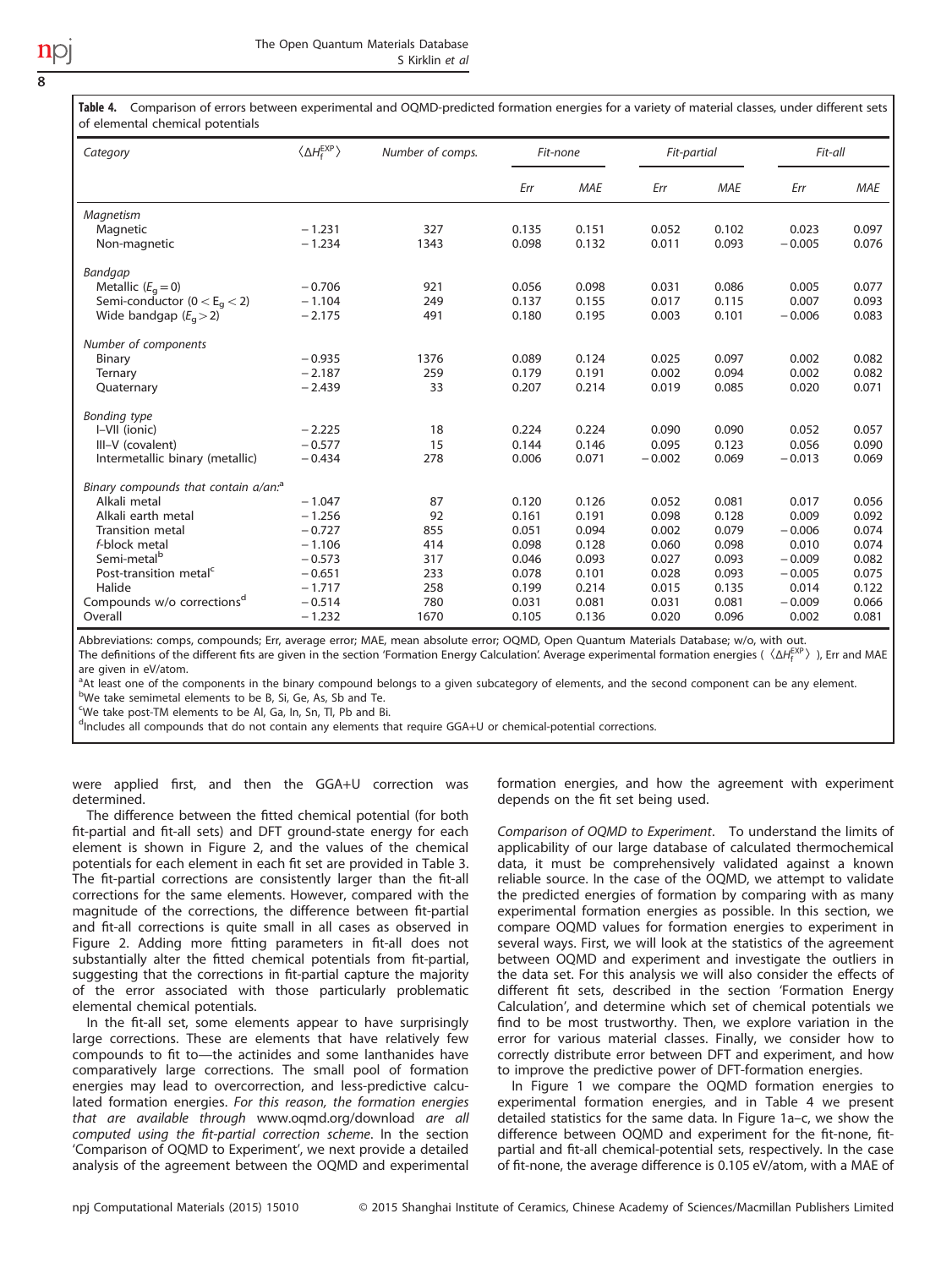<span id="page-8-0"></span>

Figure [3.](#page-13-0) Illustration of the lack of agreement between the  $IIT^{47}$  and SSUB46 experimental thermochemical databases. Plots average error (ΔH<sup>SSUB-IIT</sup>) against IIT formation energy (ΔH<sup>IT</sup>), with the distribution of errors summarised in the histogram at the bottom. The significant range of  $\Delta H_{\rm f}^{\rm IT}$  values demonstrates the surprising degree of disagreement between these experimental formation energy databases. This experiment to experiment comparison for the 75 intermetallic compounds common to both databases gives a MAE of 0.082 eV/atom, whereas the MAE of OQMD formation energies for intermetallic compounds is 0.071 eV/atom (using 'fit-none' chemical potentials).

0.136 eV/atom. Using chemical potentials from the fit-partial set, we find that the average error is reduced to 0.020 eV/atom and the MAE is 0.096 eV/atom. Finally, we find that, by fitting the chemical potentials of all elements, the average error is 0.002 eV/atom and MAE is 0.081 eV/atom, a slight improvement compared with the difference between fit-none and fit-partial chemical potentials.

With such a diverse database of experimental formation energies to compare with, we are able to look for trends in the errors across various material classes as a function of chemicalpotential fitting. [Table 4](#page-7-0) compares the errors between experiment and the OQMD formation energies for a variety of material classes for the fit-none, fit-partial and fit-all chemical-potential sets. Note that for all classes of compounds in the fit-none set, the average error (OQMD–EXP) is positive, which agrees with the expectation that, in the generalised gradient approximation, on average DFT underbinds or underestimates the stability of compounds.

Below, we discuss in more detail the comparison between the OQMD and experimental formation energies for the specific classes of materials in [Table 4:](#page-7-0)

Magnetism: The MAE of magnetic-structure formation energies is larger than that of non-magnetic structures regardless of chemical-potential choice—0.097 vs. 0.076 eV/atom, using the fit-all chemical potentials. Including more complicated magnetic ordering beyond the ferromagnetism assumed here could lead to lower-energy structures, reducing the MAE of magneticcompound-formation energies.

Bandgap: Without any fitting, the difference in the formation energy of a compound between the OQMD and experiment is largest for wide bandgap insulators, smaller for semiconductors and smallest for metals. As expected, formation energy error magnitudes follow the trend in absolute formation energy magnitudes for these classes of compounds. Wide bandgap compounds are expected to be found in material classes such as nitrides, fluorides or oxides, for which the uncorrected chemical potentials are unreasonable, which results in systematically skewed formation energies. Once corrections to the chemical potentials are applied, however, the error becomes largely independent of band gap.

9

Number of components: We find that the average and the MAE between OQMD-calculated and experimental formation energies (using the fit-none chemical-potential set) increase as the number of elements in the compound increases from 0.124 to 0.191 to 0.214 eV/atom for the MAE of binary, ternary and quaternary compounds, respectively. This trend disappears when either the fit-partial or fit-all chemical potentials are used. There are only 33 quaternary compound-formation energies to compare between OQMD and experiment, and all of them are oxides, causing the effect of chemical-potential fitting to be large for this category.

Bonding type: We compare DFT accuracy for three groups of binary compounds: alkali-metal–halide (I–VII), III–V and intermetallic (both elements are metals, including alkali metals, alkaline earth, lanthanides, actinides, transition metals and poor metals). These groups correspond roughly to ionic, covalent and metallic bonding characters, respectively. Without any fitting, intermetallic binary compound-formation energies have the smallest MAE with respect to experimental formation energies, followed by covalent binary compound-formation energies, and finally ionic compound-formation energies have the largest MAE of the three bonding types. In addition, the accuracy of intermetallic formation energies is almost completely unaffected by chemical-potential fitting. In contrast, ionic compounds have formation energies that are systematically more positive than experiment (Err. equals MAE for fit-none and fit-partial chemical potential sets in [Table 4\)](#page-7-0), and ionic compound-formation energies were significantly improved by both chemical-potential corrections, with their MAE shrinking from 0.224 to 0.090 to 0.057 eV/atom for fit-none, fit-partial and fit-all, respectively.

Binary compounds that contain a/an:

Alkali metal: Binary compounds containing alkali metals have formation energies with MAEs slightly below the overall average for all chemical-potential sets, and have reductions in MAE from fit-none to fit-partial and from fit-partial to fit-all of 0.045 and 0.025 eV/atom, respectively.

Alkaline earth metal: Alkaline earth binaries have the largest reduction in MAE between fit-partial and fit-all—an improvement of 0.036 eV/atom. Most categories have less than a 0.02-eV/atom improvement over the same range, suggesting that the alkaline earth elements have systematic errors in their DFT reference state energies.

Transition metal: As the largest binary compound data set with 855 compounds, transition metal containing binary compounds have agreement with experiment that is slightly below the overall average, and show little improvement between the fit-partial and fit-all chemical potentials.

f-block element: Binary compounds containing f-block elements show consistent improvement in MAE across all fitting levels and have MAEs comparable to the overall MAE.

Semi-metal: Semi-metal containing binaries have one of the lowest MAEs before fitting and one of the smallest changes in MAE between the fit-none and fit-all chemical-potential sets, suggesting that the largest error component in these compounds cannot be addressed by simply adjusting chemical potentials.

Post-transition metal: These compounds show consistent improvement in accuracy across all levels of fitting, and overall average accuracy.

Halide: Across all fitting levels, binary halides have the largest MAE of all binary compound categories.

Next, we consider several possible sources of error between the OQMD and experiment. First, there are several ways in which the OQMD formation energies can be expected to be improved. One significant approximation made during our calculations is the assumption that all magnetic structures are ferromagnetic. Another potential improvement we could make would be to assign U-values for more elements and systems. In this study we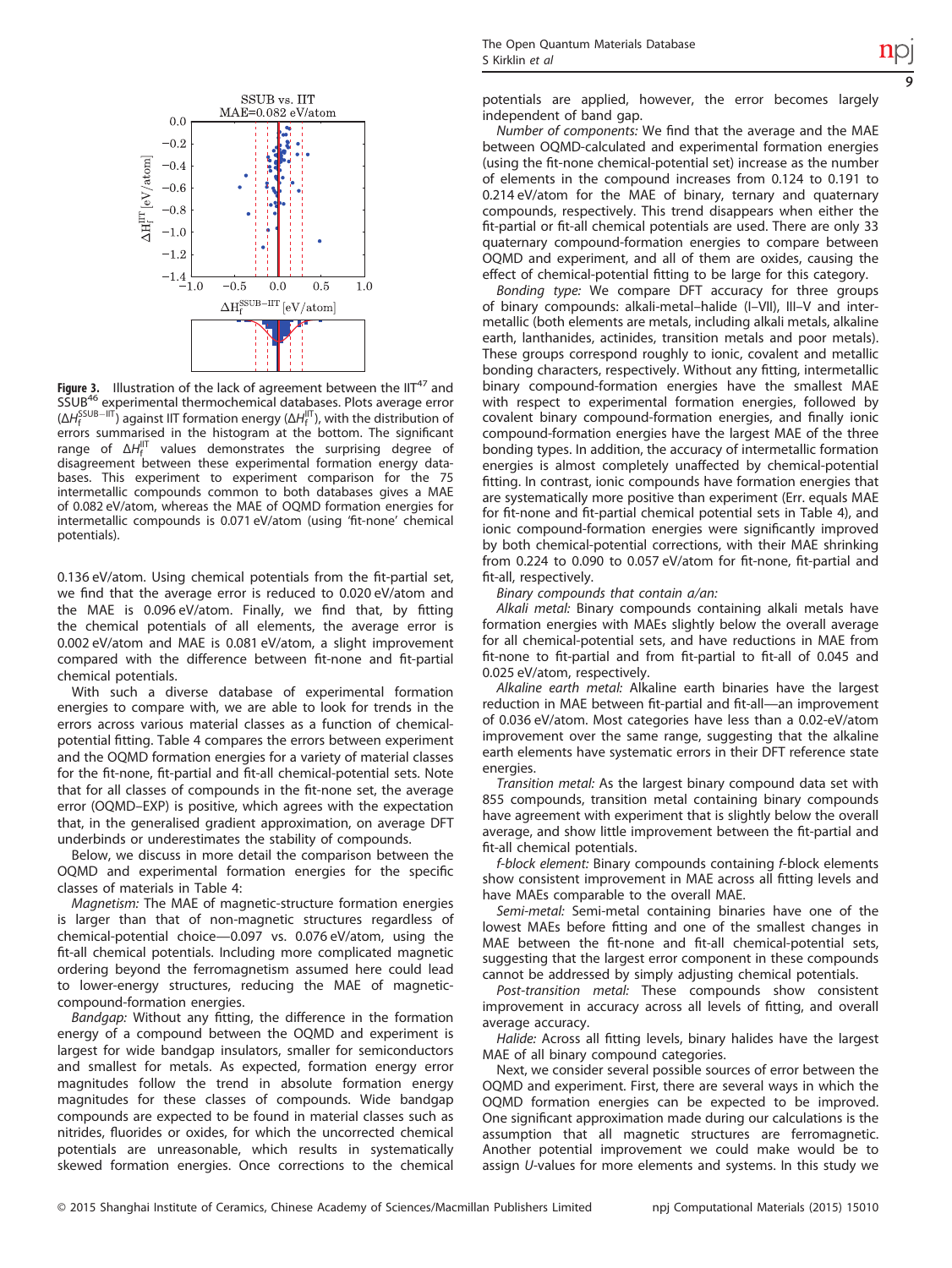10

applied DFT+U correction only to transition metal oxides and actinide oxides; however, by applying this correction to more compositions—both applying GGA+U corrections to additional cations and applying those corrections in the presence of additional anions—further improvements in formation energies may be achieved. For example, local-environment (anion and oxidation state)-dependent GGA+U calculations have recently been shown to provide improved thermochemical accuracy in transition metal oxides and fluorides.<sup>[51](#page-13-0)</sup> For systems where dispersion interactions are important, such as molecular or layered crystals, more accurate predictions may require van der Waals inclusive methods beyond GGA.<sup>[32,52](#page-13-0)</sup> Lastly, we should note that DFT-predicted bulk formation energies serve as a  $T = 0$  K starting point for further thermodynamic analysis. Enthalpic and entropic contributions at finite temperatures such as lattice dynamics, configurational defects and order–disorder transitions can be captured more accurately with relevant statistical, mechanical and DFT methods.

Assessing the Accuracy of Experimental Formation Energies. Improvements to the DFT calculation scheme may lead to some reductions in the discrepancy between the OQMD and experimental formation energies. However, some of the errors can also be attributed to the experimental formation energies themselves. We wish to ascertain the size of this error or uncertainty. With multiple experimental data sources to draw from, we can compare experimental measurements of a given compound with one another. [Figure 3](#page-8-0) shows the discrepancies between formation energies from different experimental sources for the same compounds. The resulting MAE of the experimental values is surprisingly large, 0.082 eV/atom. This experimental error is calculated based on a comparison between the 75 compounds common to both of the experimental databases used in this study. Note that this comparison is limited by the fact that the IIT database is strictly intermetallic compounds, and therefore all of the energies compared are for intermetallics. Of course we acknowledge that not all experimental data are equally reliable or accurate and that advances in techniques can yield more accurate data. However, these comparisons are for curated databases, and therefore might reasonably be expected to represent a high degree of experimental accuracy.

The OQMD formation energies (using the 'fit-none' chemical potentials, i.e., uncorrected DFT formation energies) have a MAE relative to experiment of 0.071 eV/atom for similar compounds, i.e., intermetallics, which is slightly less than the experimental error with a second experiment. For this same set of 75 compounds, we compare the OQMD formation energy with each of the experimental values. The minimum MAE between experiment and DFT (i.e., comparing DFT with the experimental formation energy closer in energy to the DFT formation energy for each compound) is 0.057 eV/atom, while the maximum MAE between experiment and DFT (i.e., comparing DFT with the experimental formation energy farther away in energy from the DFT formation energy for each compound) is 0.116 eV/atom. From this result it is clear that, where experiments disagree, DFT is often significantly closer to one experiment than the other.

Given this level of disparity in experimental formation energies, it is highly unlikely that all of the errors should be attributed to DFT. In fact, without additional information, it is impossible to fairly determine which values are in error. We conclude from these comparisons that there remains a need for additional experimental thermochemical data. This is particularly urgent as many computational schemes<sup>[45,49,50](#page-13-0)</sup> rely on these experimental values to obtain elemental correction factors.

To explore the source of disparity between DFT and experiment further, we looked at several of the compounds that have the poorest agreement with experiment, and searched the literature for alternative values for their formation energies. For the cases

| Table 5. Comparison of SSUB database <sup>46</sup> and alternative sources for |
|--------------------------------------------------------------------------------|
| experimental formation energies                                                |

| Composition                    | SSUB     | $\Delta H_f$ (eV/atom) alternative | <i>OOMD</i> |
|--------------------------------|----------|------------------------------------|-------------|
| LiNbO <sub>3</sub>             | $-5.660$ | $-2.774$ <sup>a</sup>              | $-2.739$    |
| Eu <sub>2</sub> O <sub>3</sub> | $-3.437$ | $-3.423^b$                         | $-2.574$    |
| SiB <sub>6</sub>               | $-0.173$ | $-0.181^{\circ}$                   | 0.455       |
| EuF <sub>3</sub>               | $-4.104$ | $-4.195$ <sup>d</sup>              | $-3.483$    |
| MnSe                           | $-0.889$ | $-0.922^e$                         | $-0.363$    |
| lnN                            | $-0.500$ | $-0.148$ <sup>t</sup>              | $-0.021$    |
| AlB <sub>2</sub>               | $-0.521$ | $-0.0559$                          | $-0.044$    |
| PtZr                           | $-1.561$ | $-0.99$ <sup>d</sup>               | $-1.086$    |
| Ba <sub>2</sub> Pb             | $-1.012$ | $-0.694h$                          | $-0.540$    |
| PuCl <sub>3</sub>              | $-2.614$ | $-2.486$ <sup>1</sup>              | $-2.176$    |
| Pro <sub>2</sub>               | $-3.280$ | $-3.316$                           | $-2.846$    |
| CaAl <sub>2</sub>              | $-0.759$ | $-0.346^{k}$                       | $-0.335$    |
| BaSiO <sub>3</sub>             | $-3.354$ | $-3.330$ <sup>1</sup>              | $-2.945$    |
| CeN                            | $-1.715$ | $-1.763^{\rm m}$                   | $-1.326$    |

Abbreviations: OQMD, Open Quantum Materials Database; SSUB, SGTE Solid SUBstance.

Comparison made for outlying compounds that show a large disagreement between SSUB data and OQMD-predicted formation energies (using fit-partial chemical potentials).

Differences between SSUB and alternative-source formation energies ranging from 0.008 eV/atom (SiB<sub>6</sub>) to 2.885 eV/atom (LiNbO<sub>3</sub>).

Reference [53](#page-13-0). b Reference [54.](#page-13-0) <sup>c</sup>Reference [55.](#page-13-0) d Reference [56.](#page-13-0) e Reference [57](#page-14-0). f Reference [58](#page-14-0). <sup>g</sup>Reference [59.](#page-14-0) h Reference [60.](#page-14-0) i Reference [61.](#page-14-0) <sup>j</sup>Reference [62.](#page-14-0) k Reference [63](#page-14-0). l Reference [64.](#page-14-0) mReference [65](#page-14-0).

where we were able to find another value, we show the composition, SSUB<sup>[46](#page-13-0)</sup> formation energy and the literature formation energy in (Table 5) these compounds with very large discrepancies between experimental formation energies—the second value we found in literature is often closer to the OQMD-predicted formation energy. As a result, we conclude that some of the very significant disagreements between DFT and experiment are more likely to be due to experimental or transcription errors than to problems in DFT. On the basis of these findings, we believe that for many other compounds with large formation-energy errors, and for which no alternative formation energies could be found, the source of error might also be the experimental measurement, rather than only the DFT calculation.

Comparison of OQMD to Other DFT Databases and the Miedema Model. The Miedema model has historically been widely used to provide estimates of formation enthalpies of solid alloys and intermetallic compounds.<sup>[66](#page-14-0)</sup> The Miedema model is a semiempirical approach wherein atoms are conceptually treated as space-filling polyhedra. Chemical bonding is treated by considering the overlap of the surface areas of neighbouring atomic polyhedra, weighted by the difference in charge density of each atom at the boundary and the electronegativity difference between the atoms.<sup>[66](#page-14-0)</sup> The model contains several elementdependent parameters that Miedema fit to trends in the formation energies of a range of binary intermetallic compounds, as well as elemental properties (bulk modulus, molar volume and work function), which were adjusted to give the best fit to experimental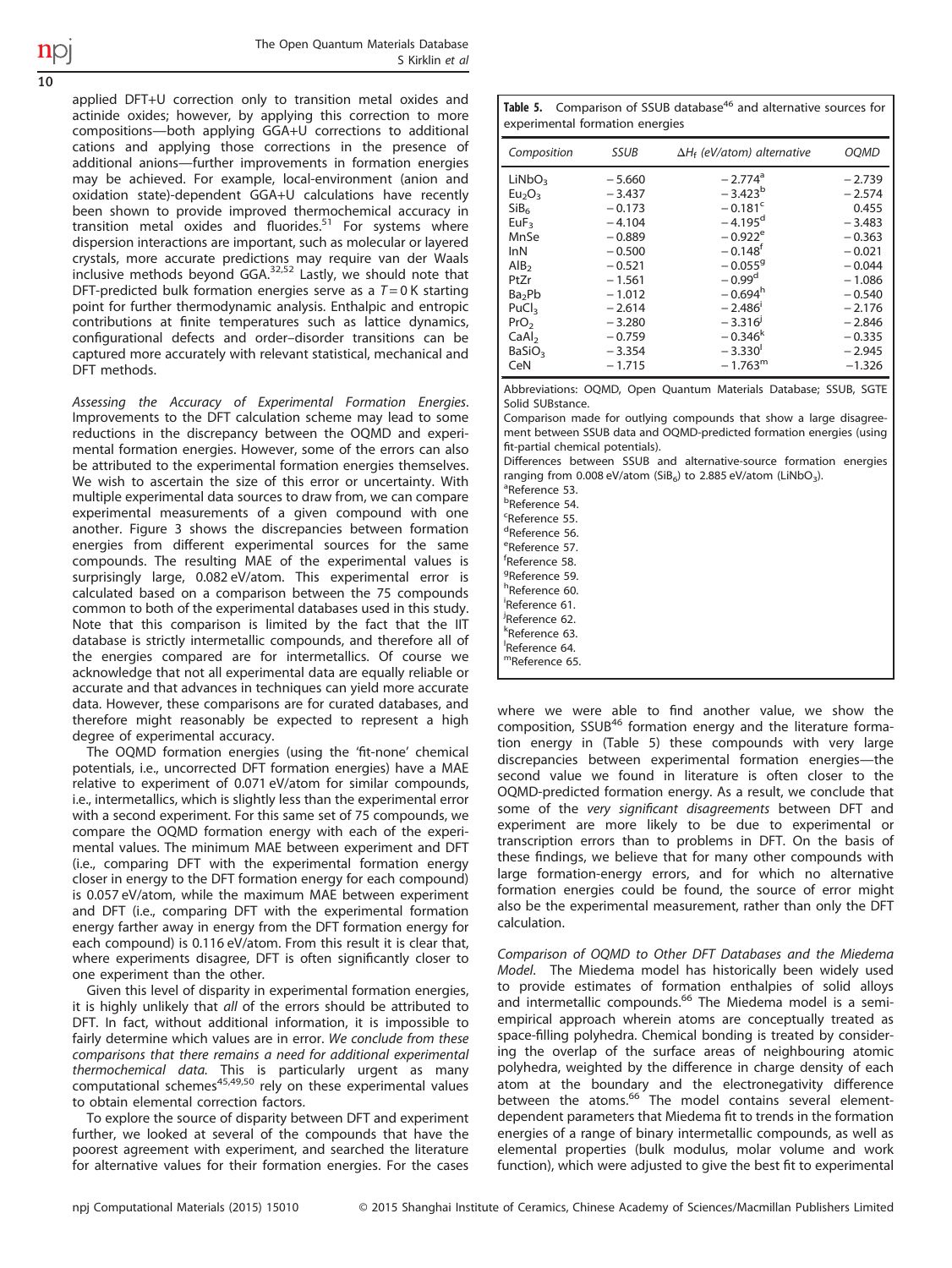Table 6. Comparison of predicted formation energies with experimental values for two DFT databases (the OQMD with 'fit-partial' corrections and Materials Project) and an empirical model for intermetallic compounds (Miedema model)

|                                                                                              |                                  | Materials Project <sup>a</sup>            | Miedema                                 |
|----------------------------------------------------------------------------------------------|----------------------------------|-------------------------------------------|-----------------------------------------|
| Number of compounds<br>$\Delta H_{\epsilon}^{X-EXP}$<br>$\Delta H_{\epsilon}^{\rm OQMD-EXP}$ | Avg Err<br>MAE<br>Avg Err<br>MAE | 1,386<br>0.006<br>0.133<br>0.032<br>0.108 | 820<br>0.033<br>0.199<br>0.029<br>0.090 |

Abbreviations: API, application programming interface; Avg Err, average error; DFT, density functional theory; MAE, mean absolute error; OQMD, Open Quantum Materials Database.

Average error (ΔH<sup>X-EXP</sup>) and MAE ( $|\Delta H_{\rm f}^{\rm X-EXP}|$ ) are given in eV/atom.<br><sup>a</sup>Data from the Materials Project used in this comparison were retrie

<sup>a</sup>Data from the Materials Project used in this comparison were retrieved via the Materials Project API<sup>[24,26](#page-13-0)</sup> on 16/12/2013.

formation energies. A comparison of the accuracy of the Miedema model with the accuracy of the OQMD is important as the Miedema model is still actively employed.[67,68](#page-14-0) Table 6 contains a comparison of Miedema model predictions for formation energy to experiment. The MAE between the Miedema model and experiment is 0.199 eV/atom, greater than twice that of the OQMD for the same set of compounds, 0.090 eV/atom. This result indicates that, in addition to the inherent drawbacks of the Miedema model (i.e., applicable only to binary intermetallics), the OQMD is a much more accurate predictor than the Miedema model for formation energies.

The Materials Project<sup>[11,24](#page-13-0)</sup> was one of the first high-throughput databases to be developed. As the Materials Project database uses slightly different calculation parameters from OQMD, and a different chemical potential correction scheme, there is an interesting opportunity to directly compare the results of different DFT databases with one another. Table 6 shows the statistics of the agreement between Materials Project and experimental formation energies. The average error of formation energies for the Materials Project is 0.006 eV/atom, smaller than the average error of the OQMD formation energies, 0.032 eV/atom. However, the MAE for the Materials Project is 0.133 eV/atom, which is larger than that of the OQMD over the same compounds, which is 0.108 eV/atom.

We attribute the difference in MAE with experiment between OQMD and Materials Project to the difference in chemical-potential fitting procedures for the two data sets.<sup>[11](#page-13-0),[24](#page-13-0)</sup> The chemical-potential fitting used in the OQMD is performed on the same set of compounds on which the computed accuracy is based, which gives the OQMD a 'natural advantage.' Further evidence to support this argument can be found by calculating the mean absolute difference between the OQMD and Materials Project formation energies for all compounds for which we do not fit any chemical potentials. For this set of 563 compounds, the mean absolute difference between the OQMD and Materials Project is 0.028 eV/atom, much smaller than the difference between the OQMD and experiment (0.093 eV/atom for these 563 compounds) or between Materials Project and experiment (0.086 eV/atom for these 563 compounds). As a result, we conclude that in general the two databases contain very similar results, and that different choices for DFT parameters have a much smaller impact on compound-formation energies than do the different approaches to chemical-potential fitting. Finally, as new calculations are continuously added to both OQMD and Materials Project, the analysis above corresponds only to certain snapshots of each database; however, we expect this conclusion to be valid as long as the chemical-potential fitting approaches are not significantly revised.

Historical Trends in Material/Compound Discovery

A large thermodynamic database of energetics and phase stability of the type presented here can be used to address many interesting general trends. For instance, we leverage the fact that we have evaluated a significant fraction of known ground-state compounds to answer several questions about trends and patterns in material discovery and stability. Without a large database such as the OQMD it would otherwise be impossible to answer many of these questions.

How many stable compounds are in the database? How many of these are experimentally known versus theoretically predicted? In order to answer these questions, first we determine phase stability. Phase stability is determined by constructing the energy convex hull of a given region of composition space.<sup>[69](#page-14-0)</sup> Once this has been determined using existing computational geometry algorithms,<sup>[70](#page-14-0)</sup> (Kirklin, S. & Wolverton, C. (2015, unpublished)) every phase that lies on the convex hull is stable at  $T = 0$  K (i.e., it is lower in energy than any other phase or combination of phases in the database). Of the 297,099 calculated compounds in the OQMD, we find that 19,757 are thermodynamically stable at  $T = 0$  K. Of these, 16,526 were from the ICSD with the remaining 3,231 being prototype structures.

All the 3,231 compounds that we predict to be stable, but are not in the ICSD, represent new compounds to be discovered. The prototype compounds were constructed from commonly occurring, simple, crystal structures, and do not represent an exhaustive crystal structure determination for each predicted compound. For this reason, we do not assert that in all cases the predicted compounds are stable in the crystal structure we list. Rather, in these cases, our predicted convex hull is an upper bound to the true ground-state hull. Thus, for all the 3,231 cases, we predict that some new compound(s) are awaiting experimental discovery in these (binary and ternary) systems. A detailed crystal structure search in such systems can be made using evolutionary<sup>[71](#page-14-0)</sup> or minima hopping<sup>[72](#page-14-0)</sup> methods. Furthermore, because the prototype compounds have identified so many holes in our knowledge of ground-state phase stability, we expect that by including the prototype structures in our list of ground-state structures we are providing a better estimate of the energy landscape where we do not have experimentally measured structures.

What is the rate of stable material discovery? New materials and compounds are being discovered all the time, some of which are stable and some of which are not. Utilising the publication data associated with ICSD records, we can study the historical rate of material discovery. In [Figure 4a](#page-11-0) we plot the total rate of material discovery as the number of new compounds reported per year since 1910. Each compound only appears in the year in which it was first reported. In [Figure 4b,](#page-11-0) we plot the number of stable ICSD compounds discovered per year. The 'material discovery' data in [Figure 4a](#page-11-0) come directly from the ICSD (no DFT is required). However, to classify a compound as 'stable' is not possible from the ICSD alone but requires some measures of energetics, as well as those of competing (combinations of) phases. The latter is possible only with a large material database containing formation energies, such as the OQMD.

We find that the rate of compound discovery is increasing with time—in most years, more compounds are discovered than the year before. In contrast, the rate of stable material discovery has been fairly constant since the 1960s. By decomposing the number of discovered materials into binary, ternary, quaternary and pentanary compounds, we observe that the number of stable binary compounds discovered each year has been dwindling since the 1970s, when the number of ternary compounds discovered began to significantly rise. As of the 1990s, the number of stable ternaries has also stagnated, while the number of stable quaternary compounds began to increase.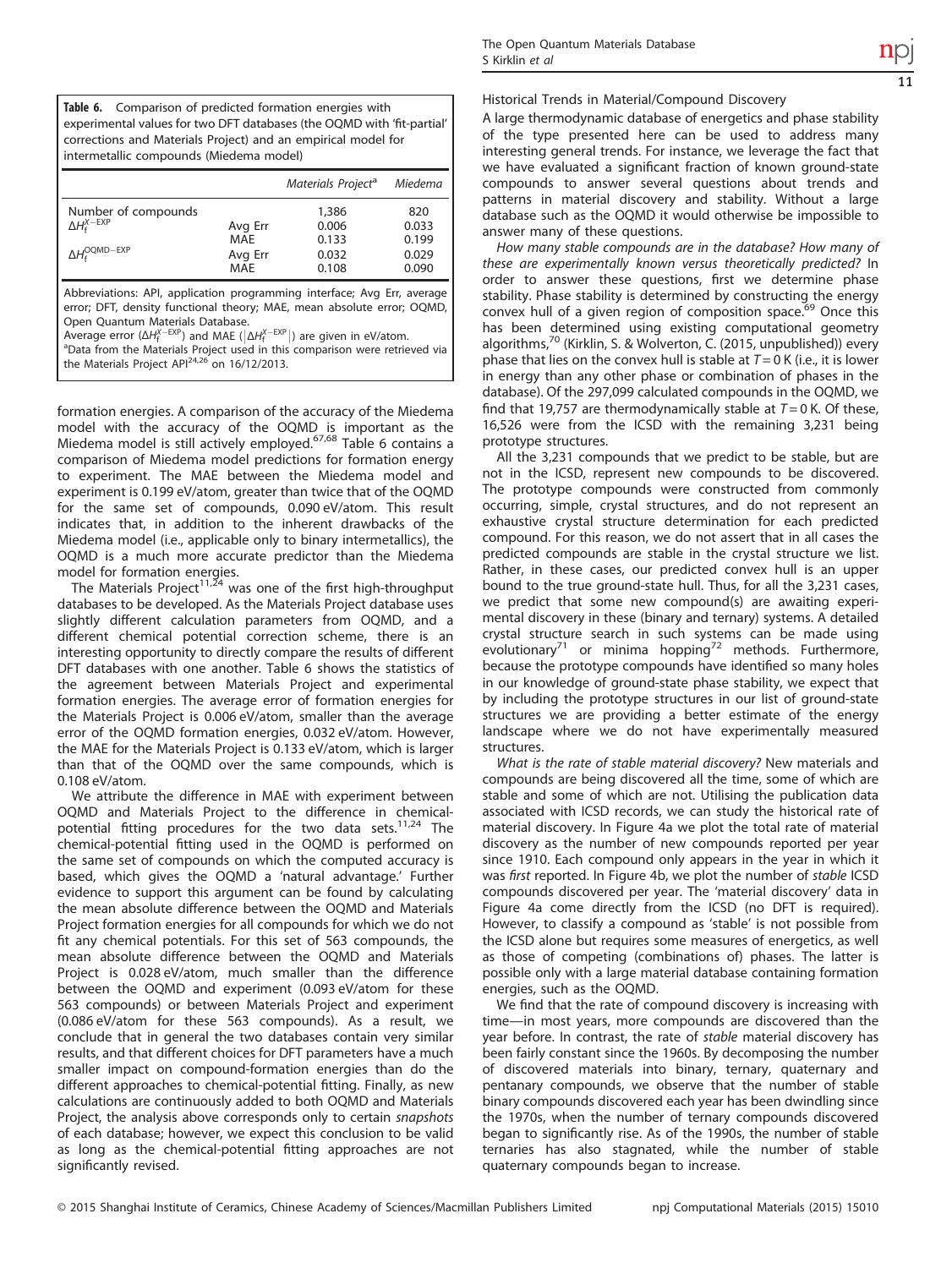The Open Quantum Materials Database S Kirklin et al



<span id="page-11-0"></span>12

Figure 4. (a) The total number of compound discovery within the ICSD by year. (b) The number of stable  $(T=0 K)$  compound discovery in the ICSD, where the stability is assesed by the OQMD energies. The year for a structure corresponds to the earliest publication year for ICSD entries at that given structure's composition.



Figure 5. Distribution of stable binary compounds as a function of composition. Note the presence of large peaks at low integer ratios, i.e., 1:1, 2:1 and 3:1.

What compositions are most likely to be stable? On the basis of the same stability data, we can also look at which compositions are most frequently stable. In Figures 5 and 6 we provide histograms showing the frequency at which compositions are stable for binary and ternary compositions, respectively. We find that the most commonly stable binary composition is at 1:1 (AB), followed by 3:1 (A<sub>3</sub>B) and 2:1 (A<sub>2</sub>B). For ternary compounds, the most common composition is 2:1:1  $(A<sub>2</sub>BC)$ , which is the composition of the  $L2<sub>1</sub>$  (Heusler) prototype. We believe that the preponderance of newly predicted  $L2<sub>1</sub>$  compounds is primarily because  $L2<sub>1</sub>$  is the only ternary prototype that we have calculated in a wide range of compositions. Many ternary systems that have favourable ordering, but for which the true ground state is unknown, could yield predictions that the  $L2<sub>1</sub>$  compound is stable (the upper bound to the convex hull), demonstrating the need for further exploration of a wide range of composition spaces. Following this interpretation, we checked every stable ternary  $L2<sub>1</sub>$ prototype in the OQMD and searched for any ternary ICSD compound in that system—that is, if  $Ca<sub>2</sub>GaLi$  is a stable Heusler, is there any ternary Ca-Ga-Li compound reported in the ICSD? Of the



Figure 6. Distribution of stable ternary compounds as a function of composition. Plotted on log scale to account for the extremely high density of phases at  $A_2BC$  compositions because of the calculation of over 180,000 decorations of the  $L2<sub>1</sub>$  structure.

2,290 stable Heusler prototypes in the OQMD, only 781, or 22%, have any ICSD structure in that region of phase space. In the remaining  $\sim$  1,500 ternary systems, we predict the existence of stable compounds waiting to be discovered.

In order to facilitate the discovery of new, stable compounds in the thousands of regions of composition space where we predict stable compounds to exist, we provide a full list of compositions where we predict a prototype to be stable online. We break this list into (i) prototypes that are more stable than an experimentally measured structure and (ii) prototypes that have no experimental structure at that composition. In the first case, finite-temperature effects may cause the formation energy of the experimental structure to lower relative to the formation energy of the prototype. However, in the second case, some compounds should be found at the listed composition, although possibly not the prototype. A current list of predicted compounds can be found online at<www.oqmd.org/materials/discovery> where one can obtain the entire list or filter by composition.

## CONCLUSIONS

The OQMD is a high-throughput database of DFT calculations of 32,559 ICSD structures and 259,511 prototypical structures, growing steadily as new structures are added continuously. OQMD is available for download without restrictions at [www.](www.oqmd.org/download) [oqmd.org/download.](www.oqmd.org/download) Included in the download is a complete framework for performing additional calculations that are commensurate with the database. We use the breadth of the OQMD to compare DFT-calculated structures and formation energies with experiment at an unprecedented scale. We find the following:

Elemental Ground-State Structures. Using the capabilities of qmpy and the OQMD, we find that for 77 out of the 89 elements DFT as implemented in VASP at the settings of the OQMD is able to correctly predict the observed ground-state structure as being lowest in energy out of 20 possible structures, chosen from among the known ground states of all elements. In all cases where DFT finds a lower-energy structure, the observed ground state is nearly degenerate with the lowest-energy structure (by far, the largest errors being phosphorous and mercury, with 0.036 and 0.074 eV/atom error, respectively).

Formation Energies. In order to most accurately determine compound-formation energies, we evaluate the effects of three different choices of chemical potentials: using DFT ground-state reference energies, fitting chemical potentials to experiment for elements where the DFT ground state differs significantly from the room temperature stable phase, and fitting chemical potentials for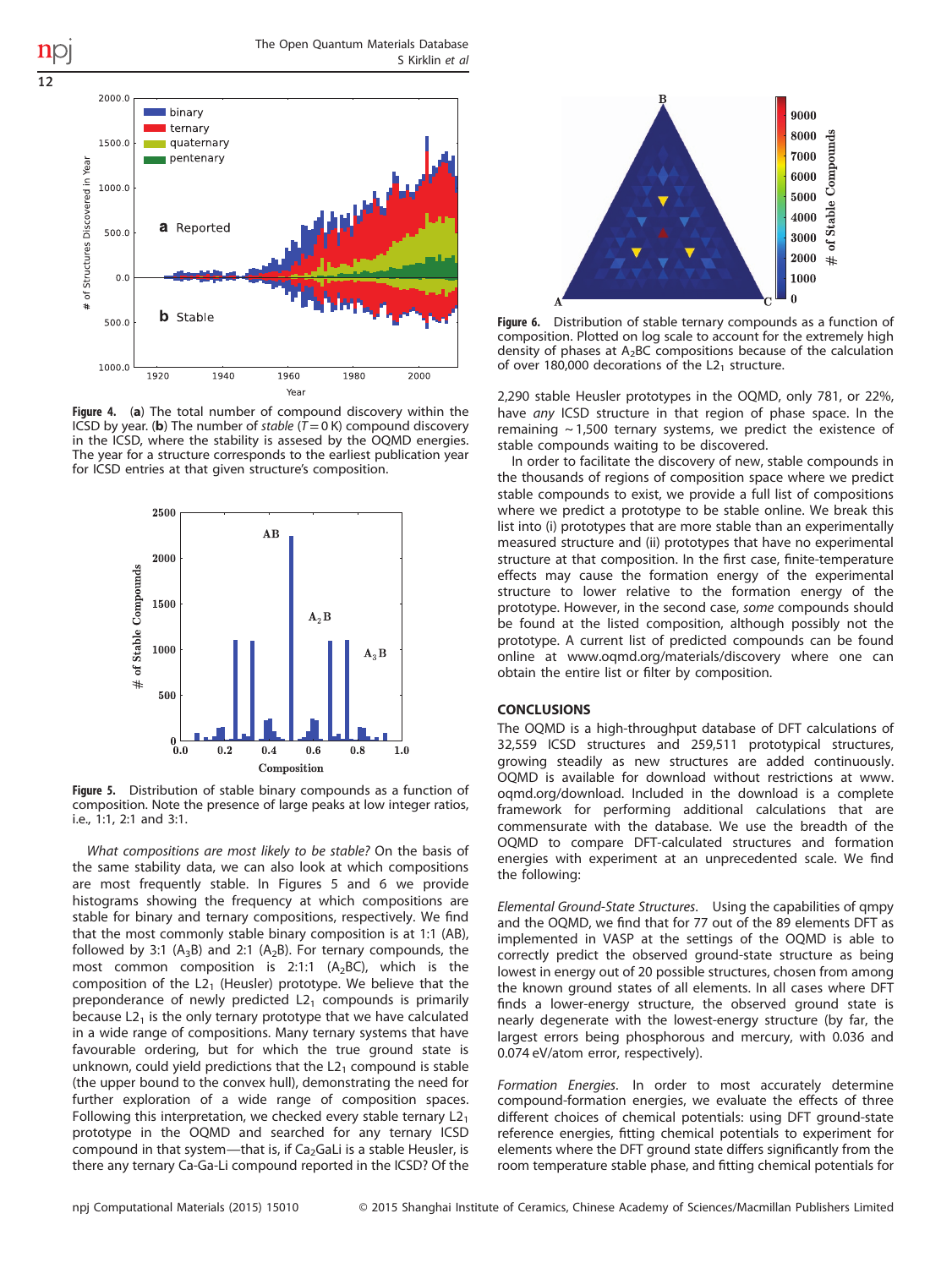all elements (labelled fit-none, fit-partial and fit-all). We find that fit-partial exhibits significant improvements over fit-none, with a reduction in MAE against experiment from 0.136 to 0.096 eV/atom. In comparison, fit-all has only marginal gains over fit-partial, with the MAE reducing to 0.081 eV/atom. However, by increasing the number of fit parameters, we also increase the risk of over-fitting, and, as a result, take fit-partial to be the optimal choice of chemical potentials for predicting formation energies.

To put the discrepancy between the OQMD and experiment into appropriate context, we also compared formation energies between the two database experimental formation energies used in this work (the SSUB database, $46$  and the thermodynamic database at the Thermal Processing Technology Center at the  $IIT$ ).<sup>[47](#page-13-0)</sup> We find that the MAE between these two databases is 0.082 eV/atom, a value that is similar to the error between the OQMD and experiment. As a result, it is impossible to assign all of the errors between DFT and experiment solely to DFT, and leads us to conclude that, in order to establish a more accurate evaluation of the accuracy of formation energies based on DFT total energies, more accurate measurements of formation energies should be undertaken in future.

We also compare the OQMD with two other databases of calculated formation energies: the Miedema model and the Materials Project. We compare the Miedema model with experiment for all compositions for which we have (i) an experimental formation energy, (ii) an OQMD formation energy, and (iii) the Miedema model is applicable. Over the resulting pool of 820 compounds, the OQMD has a MAE of 0.090 eV/atom, less than half the error found in the Miedema model, 0.199 eV/atom. We made an identical comparison with the Materials Project, which had a comparison pool of 1,386 compounds. For this set of compounds, we found that the Materials Project had an MAE of 0.133 eV/atom, which is slightly larger than the OQMD error for the same set of compounds, 0.108 eV/atom. By comparing cases in which the formation energy is calculated without any chemical-potential fitting with cases in which the chemical potentials have been fit to experiment, we determine that the majority of the difference between the error in the OQMD and Materials Project is attributed to differences in the chemical-potential-fitting approach.

Historical Trends in Material/Compound Discovery. The OQMD allows us to explore trends, both historical and stoichiometric, in compound discovery and stability. From a historical perspective, the number of reported structures has been increasing linearly with time, while the number of *stable* structures reported annually has remained roughly constant since the 1960s. In addition, the scope of compound discovery has progressed from binary to ternary to quaternary compounds over time. This trend has now been disrupted by recent advances in structure prediction, structure determination and high-throughput structure calculation. In particular, in this study we predict the existence of  $\sim$  3,200 new compounds. Using our predictions of the compositions at which new phases should be found, experimentalists can now more efficiently discover and characterise new materials.

In this work we demonstrate a few examples of how a large database of DFT calculations can be used to extract information beyond what can be gleaned from many distributed collections containing similar data. We believe that there is much more that can be understood by looking at large-scale material property databases, and in order to facilitate such discovery, we make the entire database available for download, without restriction.

## MATERIALS AND METHODS

All DFT calculations are performed with the VASP $^{73,74}$  $^{73,74}$  $^{73,74}$  (v5.3.2). The electron exchange and correlation are described with the GGA of PBE,<sup>[75](#page-14-0)</sup> using the 13

potentials supplied by VASP with the PAW method.<sup>76</sup> PAW-PBE potentials for 89 elements are supplied with VASP, and those employed in the OQMD are listed in [Table 3.](#page-3-0) We follow the VASP guidelines concerning the optimum choice of potentials.<sup>77</sup> Potentials where electrons have been moved from the core and treated as valence are appended with \_sv, \_pv and  $-d$  in [Table 3](#page-3-0) for  $s$ -,  $p$ - and  $d$ -electrons, respectively. For the 4f-elements, we employ potentials where the valence f-electrons are treated as core electrons (appended with \_2 and \_3). For all calculations, Γ-centred k-point meshes are constructed to have the same relative ratios of mesh points to reciprocal lattice vector length, and with the number of k-points such that the k-points per reciprocal atom (calculated from  $N_{k-\text{points}} \times N_{\text{atoms}}$  is as close to a target value as possible. The electronic self-consistency (for a given set of ion positions) is converged to within  $10^{-4}$  eV/atom.

Any calculation containing d-block or actinide elements are spinpolarised with a ferromagnetic alignment of spins to capture possible magnetism, with initial magnetic moments of 5 and 7  $\mu$ B for the d-block and actinide elements, respectively. It should be noted that this approach will not capture more complex magnetic ordering, such as antiferromagnetism. For many d-block oxides, a typical difference in total energy between ferromagnetic and antiferromagnetic states is on the order of 10–20 meV/atom. $45$  However, given that in this work the range of compounds being calculated is extremely broad, it is likely that in some cases this error will be larger.

For several d- and f-block elements listed in [Table 1](#page-1-0), the GGA+U approach is implemented to improve the exchange and correlation description of the localised charge density when these elements are in compounds with oxygen. We employed the Dudarev approach to GGA+  $U_{\nu}^{78}$  $U_{\nu}^{78}$  $U_{\nu}^{78}$  where the only input parameter is U–J. For several transition metals, previously determined U − J values were used.<sup>[49](#page-13-0)</sup> For actinide elements in oxides, we apply a U − J parameter of 4 eV. This value was chosen because no reliable values had been reported in the literature when these calculations were begun, and we found that the formation energies and band gaps of compounds containing these elements are relatively insensitive to the exact value of  $U - J$ ; therefore, we elected to use a moderate U − J value of 4 eV for these elements. Recent lines of work have identified  $U - J$  values for a few of these elements,<sup>[51,](#page-13-0)[79](#page-14-0)</sup> with  $U - J$  values close to those used herein. All *U* − *J* values are given in [Table 1.](#page-1-0)

All calculations were completed in a two-step scheme. First, the structures were fully relaxed, followed by a static calculation. In relaxing an ICSD structure, we begin with the given ICSD structure parameters and perform several relaxation runs sequentially, until the volume change within the last relaxation run is less than 10%. The relaxation calculations are performed at a plane-wave basis-set energy cutoff at the energy recommended in the VASP potentials of the elements in the structure, and 6,000 k-points per reciprocal atom. The quasi-Newton scheme is used to optimise the structure to within  $10^{-3}$  eV/atom. In these relaxation steps, Gaussian smearing is applied with a width of 0.2 eV. The final static calculation of the structure is performed at an energy cutoff of 520 eV using tetrahedral *k*-point integration.<sup>[76](#page-14-0)</sup> The 520-eV cutoff is chosen because it is 25% higher than the highest recommended energy cutoff over all of the potentials used (including Li\_sv, for which we use the version with lower recommended cutoff). This constant cutoff for all calculations ensures that all the energies calculated in OQMD are compatible, and can be used to evaluate the formation energies of compounds and  $T = 0$  ground-state phase diagrams.

## ACKNOWLEDGEMENTS

We acknowledge funding support from the following sources: the Center for Electrical Energy Storage: Tailored Interfaces, an Energy Frontier Research Center funded by the U.S. Department of Energy, Office of Science, Office of Basic Energy Sciences (SK); the Revolutionary Materials for Solid State Energy Conversion, an Energy Frontier Research Center funded by the U.S. Department of Energy, Office of Science, Office of Basic Energy Sciences under Award Number DE-SC00010543 (JWD); the Ford-Boeing-Northwestern Alliance (JES); the Department of Defense through the National Defense Science and Engineering Graduate Fellowship Program with further support by DOE under Grant No. DE-FG02-07ER46433 (BM and AT); The Dow Chemical Company (MA) and the National Science Foundation under grant DRL-1348800 (CW). We acknowledge the openness of the Materials Project for making it possible to obtain a large set of energies with which to compare with the OQMD and experiment. We acknowledge a large allocation on Northwestern University's Quest high-performance computing system. Calculations were also performed on resources of the National Energy Research Scientific Computing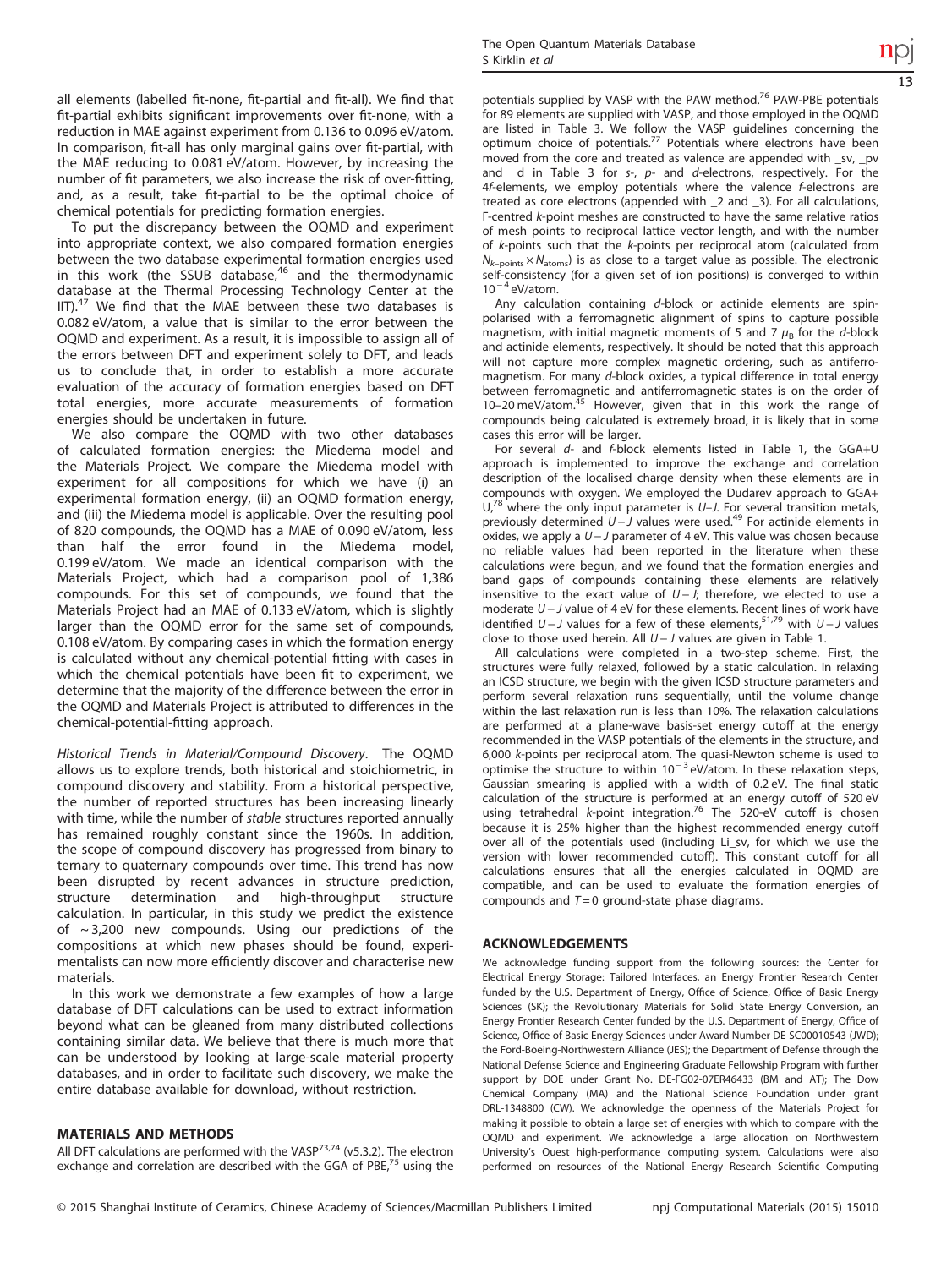14

Center, which is supported by the Office of Science of the U.S. Department of Energy under Contract No. DE-AC02-05CH11231.

#### CONTRIBUTIONS

SK developed DFT automation and thermodynamic analysis tools, and had primary writing responsibilities. JWD carried out comparison with Miedema model. JES carried out comparison with Materials Project, evaluated SSUB formation energies at STP. BM and AT selected DFT+U parameterisations and VASP potentials. MA analysed the elemental ground states. BM and SR organised the partnership with the ICSD. MA, JWD, JES and CW extensively edited the manuscript. CW conceptualised, guided all aspects and led the project.

#### COMPETING INTERESTS

The authors declare no conflict of interest.

#### REFERENCES

- 1. National Science and Technology Council. Materials Genome Initiative for Global Competitiveness Tech. Rep. [http://www.whitehouse.gov/blog/2011/06/24/mate](http://www.whitehouse.gov/blog/2011/06/24/materials-genome-initiative-renaissance-american-manufacturing) [rials-genome-initiative-renaissance-american-manufacturing](http://www.whitehouse.gov/blog/2011/06/24/materials-genome-initiative-renaissance-american-manufacturing) (2011).
- 2. Hohenberg, P. & Kohn, W. Inhomogeneous electron gas. Phys. Rev. 136, 864–871 (1964).
- 3. Kohn, W. & Sham, L. J. Self-consistent equations including exchange and correlation effects. Phys. Rev. 140, 1133–1138 (1965).
- 4. Perdew, J. P. & Zunger, A. Self-Interaction correction to density-functional approximations for many-electron systems. Phys. Rev. B 23, 5048–5079 (1981).
- 5. Ihm, J., Zunger, A. & Cohen, M. L. Momentum-space formalism for the total energy of solids. J. Phys. C Solid State Phys. 12, 4409–4422 (1979).
- 6. Ceperley, D. M. & Alder, B. J. Ground state of the electron gas by a stochastic method. Phys. Rev. Lett. 45, 566–569 (1980).
- 7. Ihm, J., Yin, M. T. & Cohen, M. L. Quantum mechanical force calculations in solids: the phonon spectrum of Si. Solid State Commun. 37, 491-494 (1981).
- 8. Levy, O., Hart, G. L. W. & Curtarolo, S. Uncovering compounds by synergy of cluster expansion and high-throughput methods. J. Am. Chem. Soc. 132, 4830–4833 (2010).
- 9. Curtarolo, S. et al. The high-throughput highway to computational materials design. Nat. Mater. 12, 191–201 (2013).
- 10. Hautier, G., Fischer, C., Ehrlacher, V., Jain, A. & Ceder, G. Data mined ionic substitutions for the discovery of new compounds. Inorg. Chem. 50, 656-663 (2010).
- 11. Jain, A. et al. A high-throughput infrastructure for density functional theory calculations. Comput. Mater. Sci. 50, 2295–2310 (2011).
- 12. Armiento, R., Kozinsky, B., Fornari, M. & Ceder, G. Screening for high-performance piezoelectrics using high-throughput density functional theory. Phys. Rev. B 84, 014103 (2011).
- 13. Setyawan, W., Gaume, R. M., Lam, S., Feigelson, R. S. & Curtarolo, S. High-throughput combinatorial database of electronic band structures for inorganic scintillator materials. ACS Comb. Sci. 13, 382-390 (2011).
- 14. Saal, J., Kirklin, S., Aykol, M., Meredig, B. & Wolverton, C. Materials design and discovery with high-throughput density functional theory: the Open Quantum Materials Database (OQMD). JOM 65, 1501–1509 (2013).
- 15. Curtarolo, S. et al. AFLOW: an automatic framework for high-throughput materials discovery. Comput. Mater. Sci. 58, 218–226 (2012).
- 16. Landis, D. D. et al. The computational materials repository. Comput. Sci. Eng. 14, 51–57 (2012).
- 17. Bergerhoff, G. & Brown, I. D. Crystallographic Databases. chap. Inorganic 147–156 (International Union of Crystallography: Chester, 1987).
- 18. Belsky, A., Hellenbrandt, M., Karen, V. L. & Luksch, P. New developments in the Inorganic Crystal Structure Database (ICSD): accessibility in support of materials research and design. Acta Crystallogr. B 58, 364-369 (2002).
- 19. Saal, J. E. & Wolverton, C. Thermodynamic stability of Mg-Y-Zn long-period stacking ordered structures. Scr. Mater. 67, 798-801 (2012).
- 20. Kirklin, S., Meredig, B. & Wolverton, C. High-throughput computational screening of new Li-ion battery anode materials. Adv. Energy Mater. 3, 252–262 (2013).
- 21. Meredig, B. et al. Combinatorial screening for new materials in unconstrained composition space with machine learning. Phys. Rev. B 89, 094104 (2014).
- 22. Aykol, M., Kirklin, S. & Wolverton, C. Thermodynamic aspects of cathode coatings for lithium-ion batteries. Adv. Energy Mater. 4, 1400690 (2014).
- 23. Kirklin, S., Chan, M., Trahey, L., Thackeray, M. M. & Wolverton, C. M. High-throughput screening of high-capacity electrodes for hybrid Li-ion/Li-O 2 cells. Phys. Chem. Chem. Phys. 16, 22073–22082 (2014).
- 24. Jain, A. et al. Commentary: The Materials Project: a materials genome approach to accelerating materials innovation. APL Mater. 1, 011002 (2013).
- 25. Curtarolo, S. et al. AFLOWLIB.ORG: a distributed materials properties repository from high-throughput ab initio calculations. Comput. Mater. Sci. 58, 227–235 (2012).
- 26. Ong, S. P. et al. Python Materials Genomics (pymatgen): a robust, open-source python library for materials analysis. Comput. Mater. Sci. 68, 314–319 (2013).
- 27. Bahn, S. R. & Jacobsen, K. W. An object-oriented scripting interface to a legacy electronic structure code. Comput. Sci. Eng. 4, 56–66 (2002).
- 28. Meredig, B. & Wolverton, C. A hybrid computational-experimental approach for automated crystal structure solution. Nat. Mater. 12, 123–127 (2013).
- 29. Young, D. A. Phase Diagrams of the Elements (University of California Press: Berkeley and Los Angeles, 1991).
- 30. King, H. W. in CRC Handbook of Chemistry and Physics 95th edn (ed. Haynes W. M.) Ch. 12, 15–18 (CRC Press, Taylor & Francis, 2012).
- 31. Wang, Y. et al. Ab initio lattice stability in comparison with CALPHAD lattice stability. Calphad 28, 79–90 (2004).
- 32. Klimeš, J. & Michaelides, A. Perspective: advances and challenges in treating van der Waals dispersion forces in density functional theory. J. Chem. Phys. 137, 120901 (2012).
- 33. Tao, X. et al. Phase stability of magnesium-rare earth binary systems from first-principles calculations. J. Alloys Compd. 509, 6899–6907 (2011).
- 34. Gao, M. C., Rollett, A. D. & Widom, M. First-principles calculation of lattice stability of C15M2R and their hypothetical C15 variants (M = Al, Co, Ni; R = Ca, Ce, Nd, Y). Calphad 30, 341–348 (2006).
- 35. Mao, Z., Seidman, D. N. & Wolverton, C. First-principles phase stability, magnetic properties and solubility in aluminumare-earth (AlRE) alloys and compounds. Acta Mater. 59, 3659–3666 (2011).
- 36. Temmerman, W. et al. Handbook on the Physics and Chemistry of Rare Earths vol. 39 (Elsevier, 2009); [http://www.sciencedirect.com/science/article/pii/](http://www.sciencedirect.com/science/article/pii/S0168127308000019) [S0168127308000019.](http://www.sciencedirect.com/science/article/pii/S0168127308000019)
- 37. Zhou, F. & Ozoliņš, V. Obtaining correct orbital ground states in f-electron systems using a nonspherical self-interaction-corrected LDA+U method. Phys. Rev. B 80, 125127 (2009).
- 38. Duthie, J. C. & Pettifor, D. G. Correlation between d-band occupancy and crystal structure in the rare earths. Phys. Rev. Lett. 38, 564–567 (1977).
- 39. Biering, S. & Schwerdtfeger, P. High-pressure transitions in bulk mercury: a density functional study. Theor. Chem. Acc. 130, 455–462 (2011).
- 40. Mishra, V., Gyanchandani, J., Chaturvedi, S. & Sikka, S. Effect of spin-orbit coupling on the ground state structure of mercury. Solid State Commun. 186, 38–41 (2014).
- 41. Wolverton, C. Crystal structure and stability of complex precipitate phases in Al-Cu-Mg-(Si) and Al-Zn-Mg alloys. Acta Mater. 49, 3129–3142 (2001).
- 42. Wolverton, C., Ozoliņš, V. & Asta, M. Hydrogen in aluminum: First-principles calculations of structure and thermodynamics. Phys. Rev. B 69, 144109 (2004).
- 43. Lany, S. Semiconductor thermochemistry in density functional calculations. Phys. Rev. B 78, 245207 (2008).
- 44. Hautier, G., Ong, S. P., Jain, A., Moore, C. J. & Ceder, G. Accuracy of density functional theory in predicting formation energies of ternary oxides from binary oxides and its implication on phase stability. Phys. Rev. B 85, 155208 (2012).
- 45. Stevanović, V., Lany, S., Zhang, X. & Zunger, A. Correcting density functional theory for accurate predictions of compound enthalpies of formation: fitted elemental-phase reference energies. Phys. Rev. B 85, 115104 (2012).
- 46. SGTE. Thermodynamic Properties of Inorganic Materials Vol. 19. (Springer-Verlag: Berlin, Heidelberg, 1999).
- 47. Nash, P. Thermodynamic database [https://tptc.iit.edu/index.php/thermo-data](https://tptc.iit.edu/index.php/thermo-database) [base](https://tptc.iit.edu/index.php/thermo-database) (2013).
- 48. Konings, R. J. M., Morss, L. R., Fuger, J. in The Chemistry of the Actinide and Transactinide Elements 3rd edn (eds Morss L. R. et al.) Ch. 19, 2113–2224 (Springer: Dordrecht, 2006); [http://www.springerlink.com/index/l17213068108mk22.pdf.](http://www.springerlink.com/index/l17213068108mk22.pdf)
- 49. Wang, L., Maxisch, T. & Ceder, G. Oxidation energies of transition metal oxides within the GGA+U framework. Phys. Rev. B 73, 195107 (2006).
- 50. Grindy, S., Meredig, B., Kirklin, S., Saal, J. E. & Wolverton, C. Approaching chemical accuracy with density functional calculations: diatomic energy corrections. Phys. Rev. B 87, 075150 (2013).
- 51. Aykol, M. & Wolverton, C. Local environment dependent GGA+U method for accurate thermochemistry of transition metal compounds. Phys. Rev. B 90, 115105 (2014).
- 52. Aykol, M., Kim, S. & Wolverton, C. van der waals interactions in layered lithium cobalt oxides. J. Phys. Chem. C 119, 19053–19058 (2015).
- 53. Pozdnyakova, I., Navrotsky, A., Shilkina, L. & Reznitchenko, L. Thermodynamic and structural properties of sodium lithium niobate solid solutions. J. Am. Ceram. Soc. 85, 379–384 (2004).
- 54. CRC. Handbook of Chemistry and Physics, 93rd edn 2012–2013 <http://www.hbcpnetbase.com/> (2012).
- 55. Gordienko, S. P. Enthalpies of formation for boron silicides. Powder Metall. Met. Ceram. 34, 660–662 (1995).
- 56. Kubaschewski, O., Alcock, C. B. & Spencer, P. J. Materials Thermochemistry 6th edn (Pergamon Press, 1993).

<span id="page-13-0"></span>